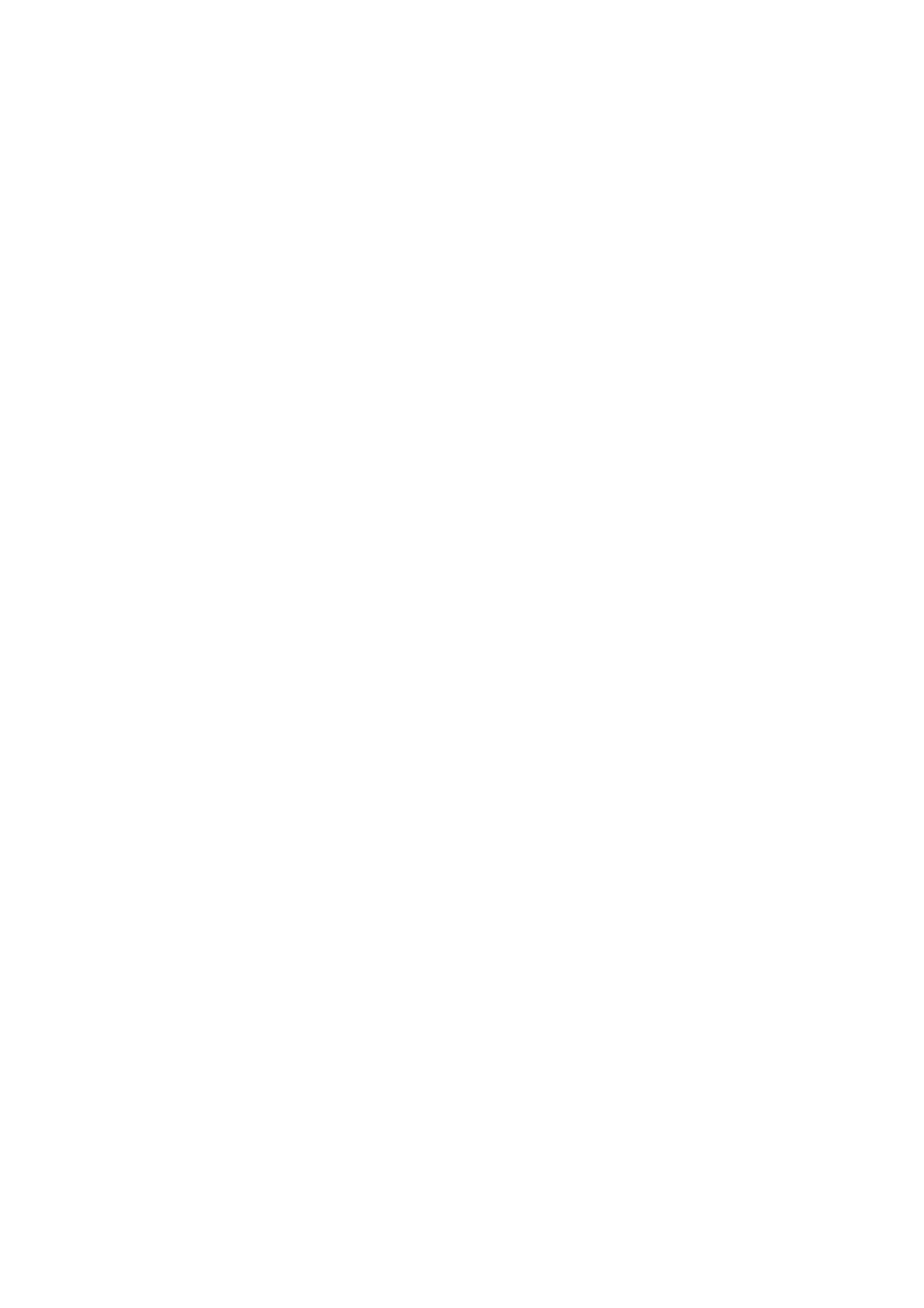## **CONTENTS**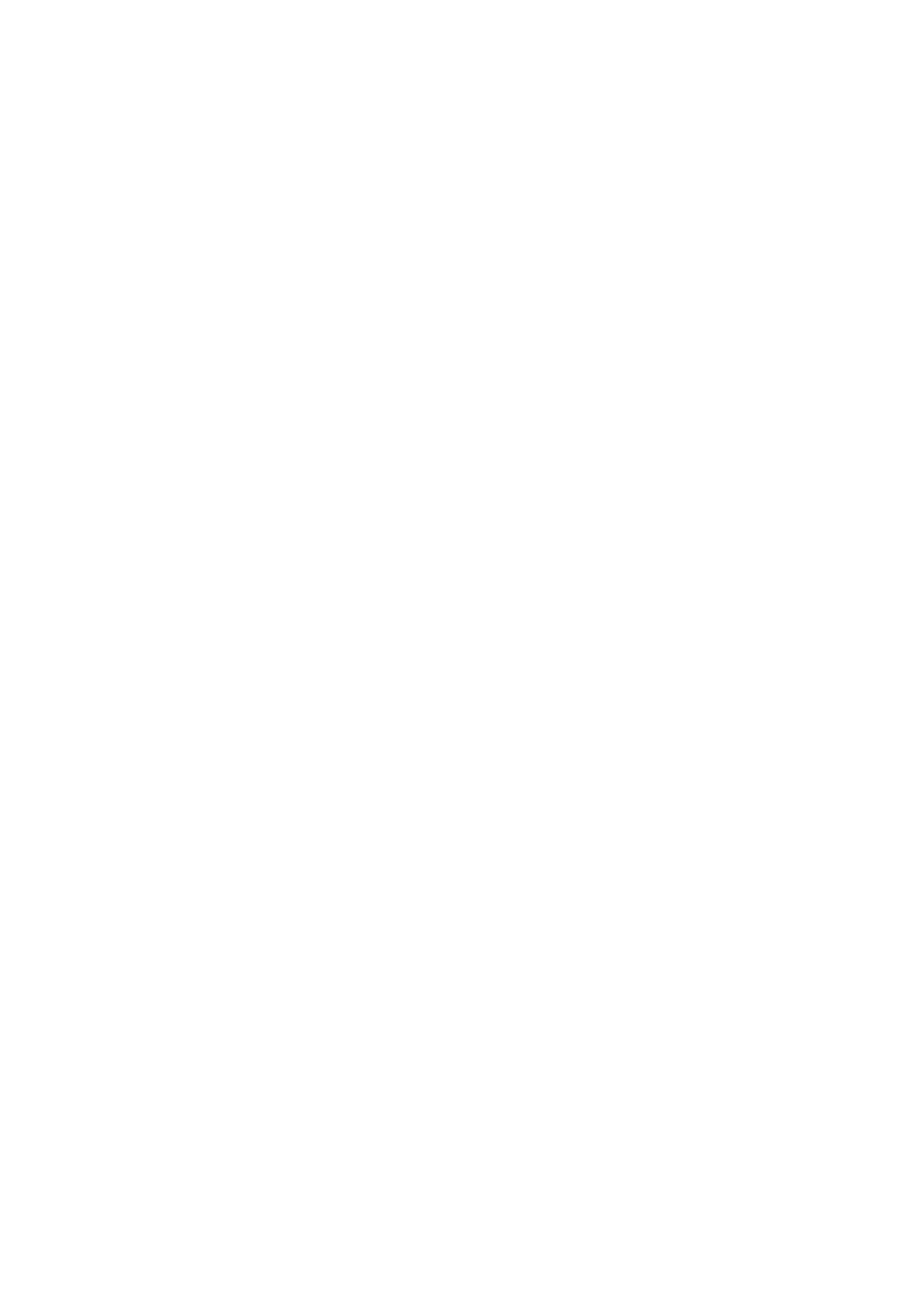## **Highlights**

|                                                      | 31 March 2013      | 31 March 2012      | change  | Change %       |
|------------------------------------------------------|--------------------|--------------------|---------|----------------|
|                                                      |                    |                    |         | at constant    |
|                                                      | $\epsilon$ million | $\epsilon$ million | %       | exchange rates |
| <b>Net sales</b>                                     | 315.2              | 279.3              | 12.9    | 14.5           |
| Contribution margin                                  | 115.1              | 117.0              | $-1.6$  | $-0.5$         |
| EBITDA before non-recurring items                    | 57.1               | 71.4               | $-20.0$ | $-19.6$        |
| <b>EBITDA</b>                                        | 61.0               | 70.1               | $-13.0$ | $-12.6$        |
| Result from recurring activities                     | 47.6               | 63.8               | $-25.3$ | $-25.1$        |
| <b>Operating result</b>                              | 51.5               | 62.4               | $-17.6$ | $-17.4$        |
| <b>Operating margin (operating result/net sales)</b> | 16.3%              | 22.4%              |         |                |
| Profit before tax                                    | 39.5               | 52.8               | $-25.3$ |                |
| Group profit before tax                              | 39.4               | 52.8               | $-25.4$ |                |
|                                                      |                    |                    |         |                |

|          | 31 March 2013      | 31 December 2012   |  |
|----------|--------------------|--------------------|--|
|          | $\epsilon$ million | $\epsilon$ million |  |
|          |                    |                    |  |
| Net debt | 914.1              | 869.7              |  |
|          |                    |                    |  |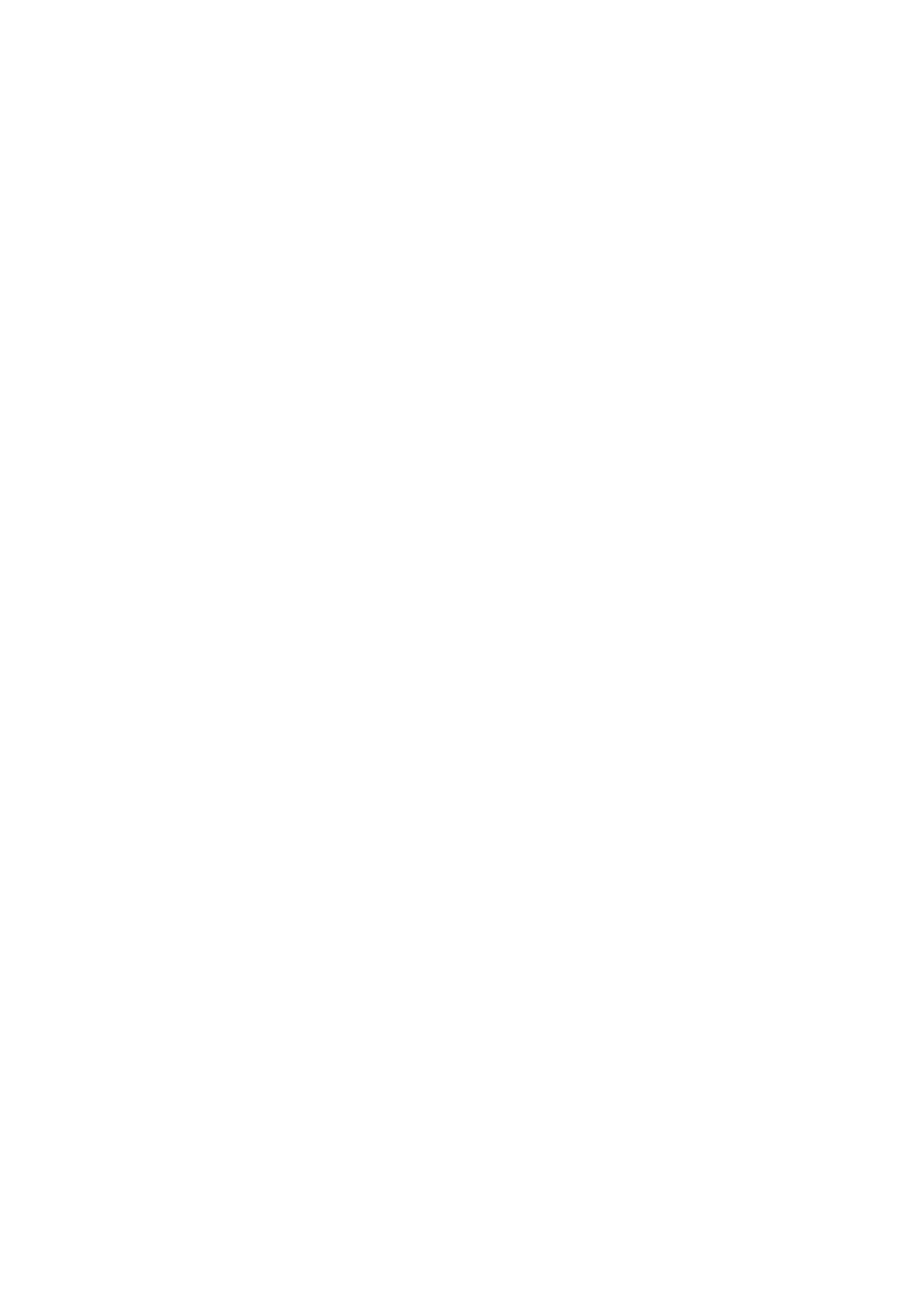## **Corporate officers**

#### **Board of Directors** (1)

| Luca Garavoglia        | Chairman                                                              |
|------------------------|-----------------------------------------------------------------------|
| Robert Kunze-Concewitz | Managing Director and Chief Executive Officer                         |
| Paolo Marchesini       | Managing Director and Chief Financial Officer                         |
| Stefano Saccardi       | Managing Director, General Counsel                                    |
|                        | and Business Development Officer                                      |
| Eugenio Barcellona     | Director and member of the Risk Control Committee                     |
|                        | and of the Remuneration and Appointments Committee                    |
| Camilla Cionini Visani | Director and member of the Risk Control Committee                     |
|                        | and of the Remuneration and Appointments Committee <sup>(4) (5)</sup> |
| Karen Guerra           | Director                                                              |
| Thomas Ingelfinger     | Director and member of the Risk Control Committee                     |
|                        | and of the Remuneration and Appointments Committee <sup>(4) (5)</sup> |
| Marco P. Perelli-Cippo | Director                                                              |

#### **Board of Statutory Auditors**<sup>(2)</sup>

| Pellegrino Libroia | Chairman                 |
|--------------------|--------------------------|
| Enrico Colombo     | <b>Statutory Auditor</b> |
| Chiara Lazzarini   | <b>Statutory Auditor</b> |
| Giovanni Bandera   | <b>Alternate Auditor</b> |
| Graziano Gallo     | <b>Alternate Auditor</b> |
| Piera Tula         | <b>Alternate Auditor</b> |

#### **Independent auditors**<sup>(3)</sup>

PricewaterhouseCoopers S.p.A.

<sup>(1)</sup> The nine members of the Board of Directors were appointed on 30 April 2013 by the shareholders' meeting and will remain in office for the threeyear period 2013-2015. At the same shareholders' meeting, Luca Garavoglia was appointed Chairman and granted powers in accordance with the law and the Company's articles of association.

The Board of Directors, at a meeting held on the same date, gave Managing Directors Robert Kunze-Concewitz, Paolo Marchesini and Stefano Saccardi the following powers for three years until approval of the 2015 financial statements:

- individual signature: powers of ordinary representation and management, within the value or time limits established for each type of function;

- joint signature: powers of representation and management for specific types of function, within the value or time limits deemed to fall outside ordinary activities.

 $^{(2)}$  The Board of Statutory Auditors was appointed on 30 April 2013 by the shareholders' meeting for the three-year period 2013-2015.

<sup>(3)</sup> On 30 April 2010 the shareholders' meeting appointed PricewaterhouseCoopers S.p.A. as its independent auditors for the nine-year period 2010-2018.

<sup>(4)(5)</sup> The Risk Control Committee and the Remuneration and Appointments Committee were appointed, for the three year period 2013-2015, by the Board of Directors on 30 April 2013.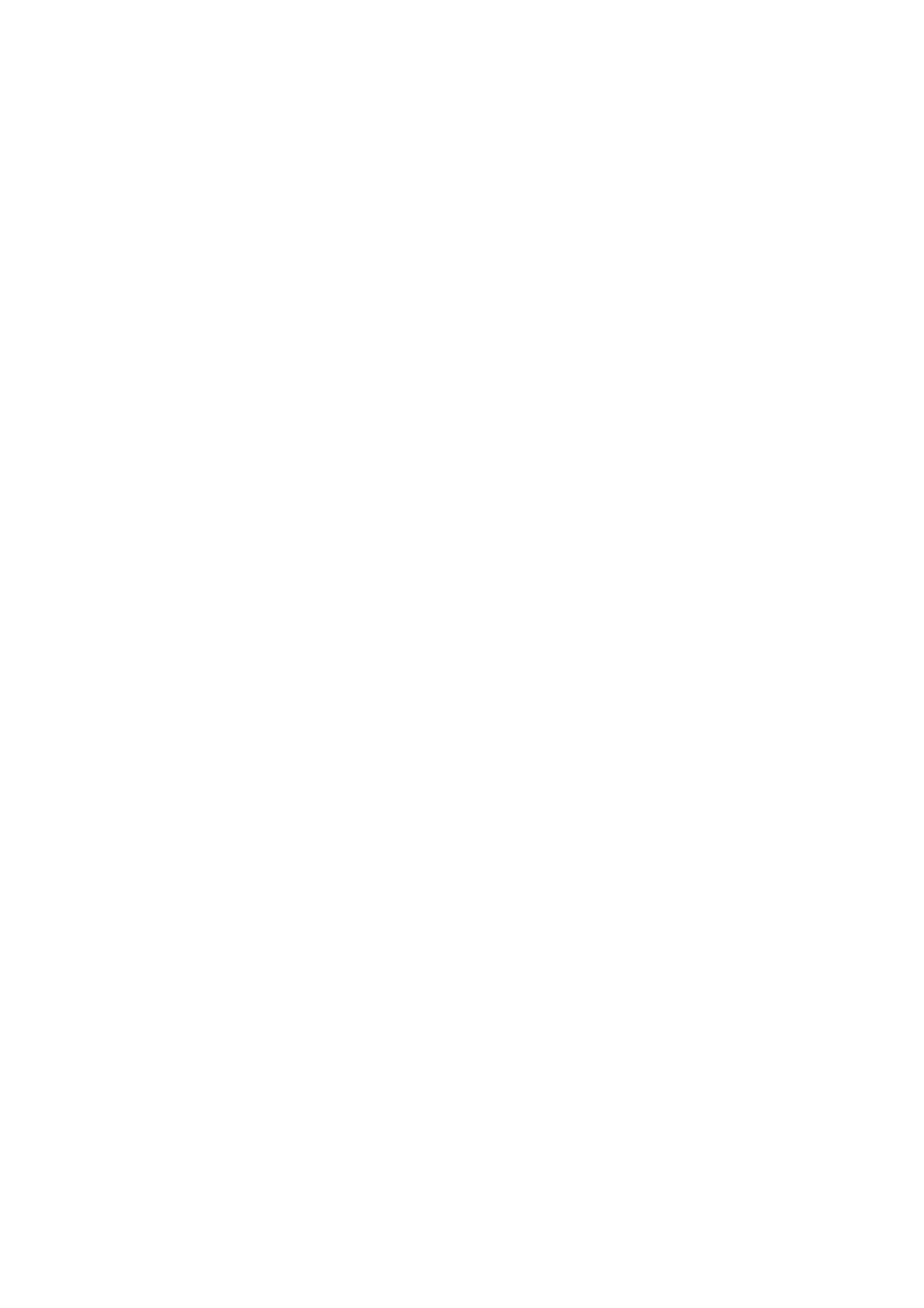### **Interim report on operations**

#### **Significant events during the period**

#### **Purchase of distribution rights for Appleton brands in the US**

In connection with the acquisition of Lascelles deMercado & Co. Limited, completed in 2012, the Group purchased the marketing and distribution rights of the Appleton Rum portfolio in the US through Campari America, LLC for USD 20 million, with effect from 1 March 2013.

#### **Continuation of the Group's rationalisation process**

On 30 January 2013, the Group announced the termination, as of June 2013, of all commercial activities at Campari International S.A.M., based in Munich. The company's operations, which consist of managing the Group's operations in numerous international markets, will be taken over by Campari International S.r.l., a newly-established subsidiary of Davide Milano S.p.A. with registered office in Sesto San Giovanni at the Group's headquarters. The mission and geographical basis of consolidation of the International Business Unit will however remain unchanged. This change is intended to speed up decision-making processes, communication and the sharing of information, and to enable the harmonisation of procedures, the improved use of shared tools and processes, and the rapid integration of new trademarks.

#### **Exercise of put and call options on the minority interest in Campari Rus OOO**

On 28 February 2013, the Group exercised previously-agreed options for the purchase of the remaining 20% stake in Campari Rus OOO for € 2.1 million. This amount did not generate any additional charge over what was already recorded at 31 December 2012.

#### **Sale of the Punch Barbieri brand**

On 1 March 2013, the Group completed the sale of the Punch Barbieri brand to Distilleria Moccia for € 4.45 million. This operation will enable the Group to focus on the priority brands in its portfolio.

#### **Launch of Campari Orange Passion**

Campari Orange Passion is the new aperitif made with Campari, orange juice and cane sugar, launched on the Italian market by Gruppo Campari in March 2013.

This ready-to-serve cocktail was born from the success of Campari Orange Passion, the "muddled" cocktail launched in 2010 as a reinterpretation of the Garibaldi (traditional Campari Orange) to celebrate Campari's 150<sup>th</sup> anniversary. The new product is set apart by the original design of the bottle and respect for the environment, thanks to its easily recyclable packaging.

#### **Purchase of own shares**

From 1 January to 31 March 2013, the Group bought 4,651,944 own shares at an average price of € 5.90, and sold 301,060 shares in relation to the exercise of stock options.

At 31 March 2013, the Parent Company held 8,849,002 own shares, equivalent to 1.52% of the share capital.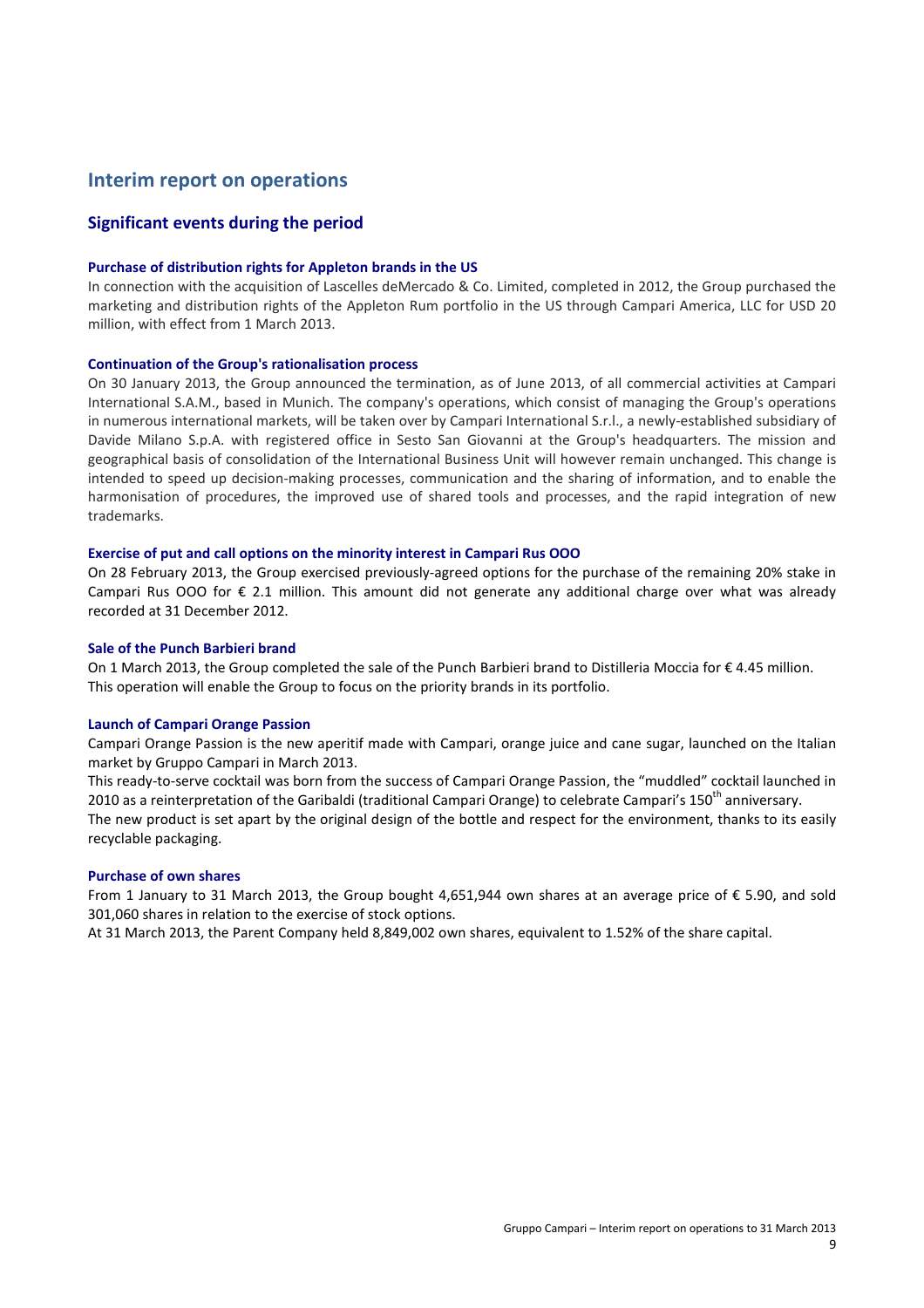#### **Sales performance**

#### Overall performance

During the first quarter of 2013, the Group's net sales amounted to € 315.2 million, an increase of 12.9% compared with the same quarter of last year. This positive result is primarily attributable to the purchase of Lascelles deMercado & Co. Limited. (hereinafter "LdM acquisition"), which took place on 10 December 2012.

In fact, on a same-structure basis and at constant exchange rates, sales decreased by 9.0% in the first quarter of 2013, mainly owing to a sharp decrease in sales on the Italian market. External growth, however, had a positive impact of 23.4%, while the exchange rate effect was negative at 1.6%.

|                                        | $\epsilon$ million | % change vs first quarter of |
|----------------------------------------|--------------------|------------------------------|
|                                        |                    | 2012                         |
| Net sales in the first quarter of 2013 | 315.2              |                              |
| Net sales in the first quarter of 2012 | 279.3              |                              |
| <b>Total change</b>                    | 35.9               | 12.9%                        |
| of which                               |                    |                              |
| organic growth                         | $-25.0$            | $-9.0\%$                     |
| external growth                        | 65.4               | 23.4%                        |
| exchange rate effect                   | $-4.5$             | $-1.6%$                      |
| <b>Total change</b>                    | 35.9               | 12.9%                        |

The negative organic growth of 9.0% registered by the Group in the first quarter of 2013 was mainly determined by one-off factors, which were largely expected and anticipated, and which had a significant impact on performance in the Italian market, as well as by uneven sales performances on the key markets.

Specifically, in Italy, sales in March did not get their traditional boost from promotional activities usually scheduled for the spring, based on significant payment extensions to customers in the traditional channel (wholesalers). This activity, aimed at increasing Group product penetration in the channel sufficiently ahead of the summer peak in consumption, can no longer be implemented as of 2013 due to new legislation (article 62, Law 27 of 24 March 2012).

The estimated impact on sales resulting from this situation, which caused sales to be shifted from the first to the second and third quarters, is approximately € 25 million, i.e. equal to the entire negative organic growth registered by the Group in the first quarter.

As regards the sales performance in other markets outside of Italy, where consumption suffered due to the negative economic environment and a serious lack of confidence regarding short-/medium-term expectations, the Group also registered a drop in sales in Germany and Australia during the first quarter.

These negative trends were offset by the excellent result achieved on the Russian market and by extremely positive Group sales performances in the US and South America.

External growth had an extremely significant positive impact of 23.4%, which is almost entirely attributable to the LdM acquisition (22.6%).

| Sales in the first three months of 2013: breakdown of external growth | % change vs first quarter of 2012 | $\epsilon$ million |
|-----------------------------------------------------------------------|-----------------------------------|--------------------|
| Total Lascelles deMercado & Co. Limited business                      | 22.6%                             | 63.1               |
| New agency brands                                                     | 1.2%                              | 3.5                |
| Termination of distribution of other agency brands                    | $-0.4%$                           | $-1.2$             |
| Total external growth                                                 | 23.4%                             | 65.4               |

With regards to the contribution made by the LdM acquisition, which was € 63.1 million in the first quarter of 2013, the tables below break down sales by sector of activity and, in the spirits & wines segment, also by region and main brand.

| <b>LdM</b> acquisition: sales           | $\epsilon$ million |
|-----------------------------------------|--------------------|
| Spirits & wines                         | 34.8               |
| Merchandise and agri-pharma divisions   | 15.5               |
| Supply chain sales (sugar and bulk rum) | 12.8               |
| <b>Total</b>                            | 63.1               |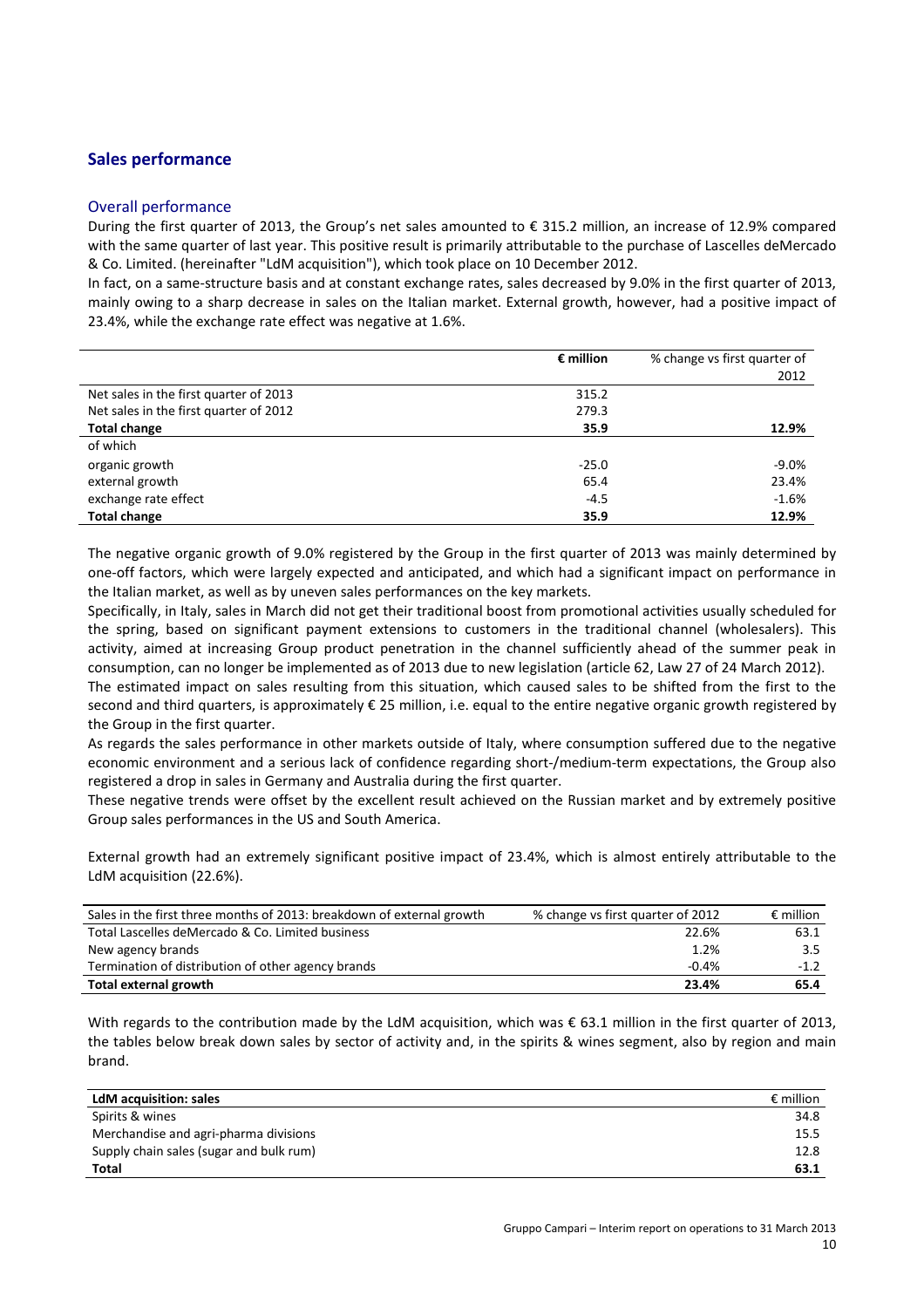Note that the bulk of supply chain sales and those of sugar in particular are concentrated in the first quarter of the year.

The table below shows LdM sales be region: note that sales in the US were heavily impacted by the transition following the purchase of distribution rights for this market, on 1 March 2013, a process that has significantly slowed shipments to distributors.

| LdM acquisition: spirits & wines sales by region            | $\epsilon$ million |
|-------------------------------------------------------------|--------------------|
| Jamaica and the Caribbean (excluding local duty free shops) | 19.2               |
| Canada                                                      | 2.6                |
| <b>USA</b>                                                  | 0.6                |
| Other countries, Americas area                              | 0.3                |
| <b>Subtotal: Americas</b>                                   | 22.7               |
| New Zealand                                                 | 2.3                |
| Other countries, Rest of the World and duty free area       | 7.6                |
| Subtotal: Rest of the World and duty free                   | 9.9                |
| UK                                                          | 2.1                |
| Other countries, Rest of Europe Area                        | 0.1                |
| <b>Subtotal: Rest of Europe</b>                             | 2.2                |
| Total spirits & wines, LdM acquisition                      | 34.8               |

| LdM acquisition: spirit & wine sales for the main brands | $\epsilon$ million |
|----------------------------------------------------------|--------------------|
| W&N White Overproof                                      | 9.5                |
| Appleton                                                 | 8.5                |
| Coruba                                                   | 1.8                |
| Subtotal: international brands                           | 19.8               |
| Magnum Tonic wine                                        | 5.5                |
| Charley's                                                | 1.8                |
| Other Group spirit & wine brands                         | 5.1                |
| Third-party brands distributed                           | 2.6                |
| <b>Subtotal: local brands</b>                            | 15.0               |
| Total spirits & wines, LdM acquisition                   | 34.8               |

Changes in average exchange rates had a negative impact on sales for the first quarter of 2013 of  $\epsilon$  4.5 million, or -1.6%.

Compared with the first quarter of 2012, the Brazilian real (-12.1%) and the Argentinean peso (-14.0%) registered substantial depreciation against the euro. In addition, almost all the Group's other key currencies fell in value, albeit to a lesser extent: -0.7% for the US dollar, -2.3% for the Australian dollar and -1.7% the Swiss franc.

The table below compares the changes in exchange rates for the Group's most important currencies, both as a spot rate at 31 March and as an average figure for the period.

| Exchange rates for the period : currency $X \in \mathbb{1}$ | Q1 2013 | Q1 2012 | % Change  |
|-------------------------------------------------------------|---------|---------|-----------|
| US\$ $x \in 1$ average for the period                       | 1.320   | 1.311   | $-0.7%$   |
| US\$ $x \notin 1$ rate at 31 March                          | 1.281   | 1.336   | 4.3%      |
| BRL $x \in 1$ average for the period                        | 2.635   | 2.316   | $-12.1%$  |
| BRL x € 1 rate at 31 March                                  | 2.570   | 2.432   | -5.4%     |
| CHF $x \in 1$ average for the period                        | 1.228   | 1.208   | $-1.7\%$  |
| CHF $x \in 1$ rate at 31 March                              | 1.220   | 1.205   | $-1.2%$   |
| CNY $x \in 1$ average for the period                        | 8.218   | 8.271   | 0.7%      |
| CNY $x \in 1$ rate at 31 March                              | 7.960   | 8.409   | 5.6%      |
| GBP $x \in 1$ average for the period                        | 0.851   | 0.835   | $-2.0%$   |
| GBP $x \in 1$ rate at 31 March                              | 0.846   | 0.834   | $-1.4%$   |
| ARS $x \in 1$ average for the period                        | 6.619   | 5.691   | $-14.0%$  |
| ARS x € 1 rate at 31 March                                  | 6.558   | 5.842   | $-10.9\%$ |
| AUD $x \in 1$ average for the period                        | 1.271   | 1.242   | $-2.3%$   |
| AUD $x \in 1$ rate at 31 March                              | 1.231   | 1.284   | 4.3%      |
| MXN $x \in 1$ average for the period                        | 16.692  | 17.014  | 1.9%      |
| MXN $x \in 1$ rate at 31 March                              | 15.815  | 17.022  | 7.6%      |
| RUB $x \in 1$ average for the period                        | 40.148  | 39.541  | $-1.5%$   |
| RUB x € 1 rate at 31 March                                  | 39.762  | 39.295  | $-1.2%$   |
| JMD $x \in 1$ average for the period                        | 125.529 | 113.667 | $-9.4%$   |
| JMD $x \in 1$ rate at 31 March                              | 125.790 | 115.880 | $-7.9%$   |

Gruppo Campari – Interim report on operations to 31 March 2013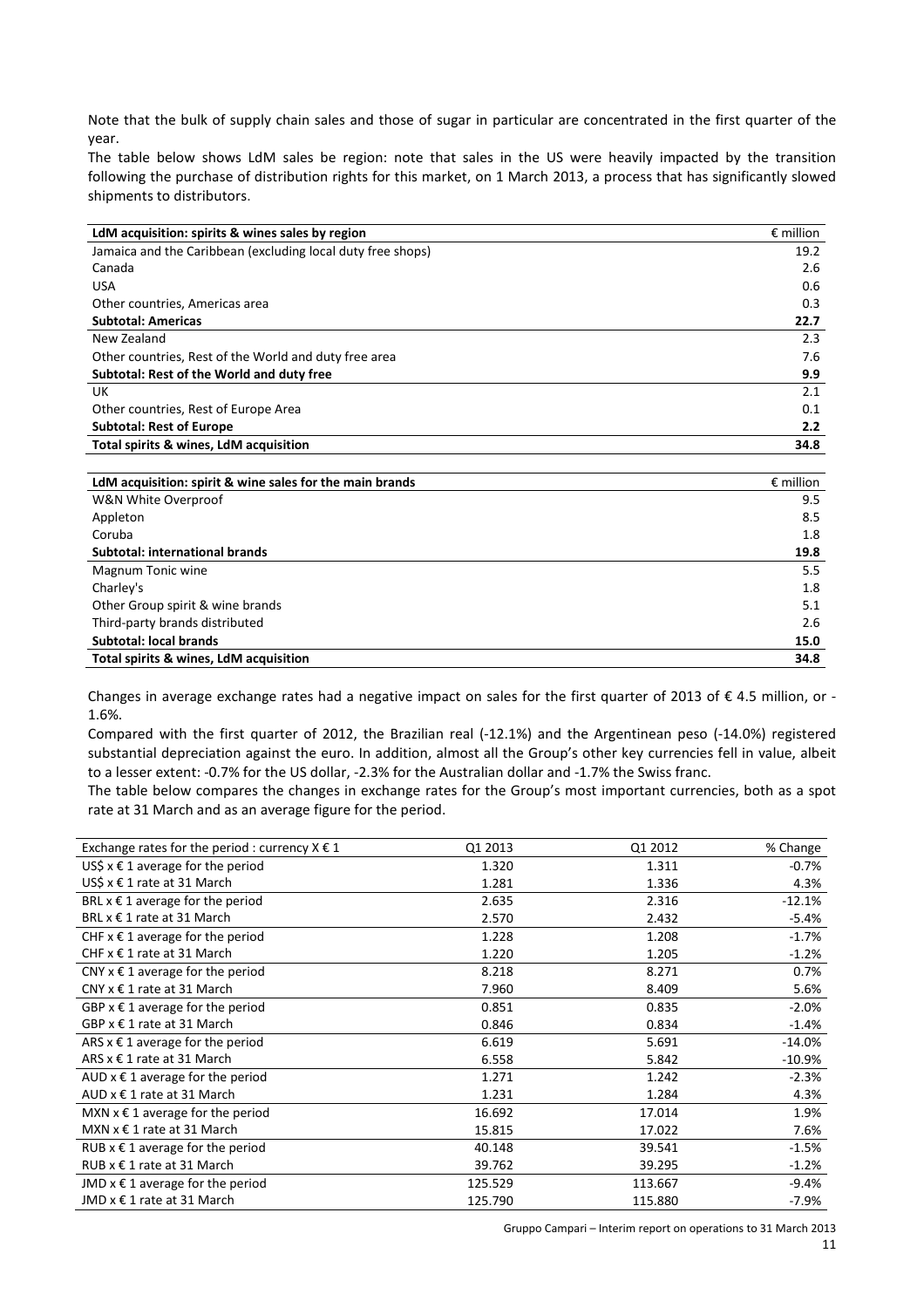#### Sales by region

The LdM acquisition and the concurrent slowdown in Group sales in Italy and in some other European markets significantly changed the distribution of the business by geographical region.

The region of the Americas, which registered an excellent sales performance in the first quarter of 2013 in its two main markets, the United States and Brazil, currently accounts for more than 90% of sales relative to the LdM acquisition, which are concentrated mainly in Jamaica, but also in Canada, the Caribbean and the United States. During this quarter, the region reported overall growth of 66.7%, and represented 45.1% of total Group sales; it accounted for 30.5% of Group sales in the first quarter of 2012 and 34.7% for FY 2012.

Italy (with a 26.2% decrease) and the Rest of Europe (with a 2.8% decrease) saw their overall contribution to total Group sales fall to under 50% for the first time in the first quarter of 2013.

In the Rest of the World and duty free region, which also benefited from the LdM acquisition, sales increased by 24.5% in the first quarter, and their contribution to total Group sales increased further, to 11.9%.

|                                 | First quarter 2013 |        | First quarter 2012 |        | % change  |
|---------------------------------|--------------------|--------|--------------------|--------|-----------|
|                                 | $\epsilon$ million | %      | $\epsilon$ million | %      | 2013/2012 |
| Italy                           | 75.0               | 23.8%  | 101.6              | 36.4%  | $-26.2%$  |
| Rest of Europe                  | 60.4               | 19.2%  | 62.2               | 22.3%  | $-2.8%$   |
| Americas                        | 142.2              | 45.1%  | 85.3               | 30.5%  | 66.7%     |
| Rest of the World and duty free | 37.6               | 11.9%  | 30.2               | 10.8%  | 24.4%     |
| Total                           | 315.2              | 100.0% | 279.3              | 100.0% | 12.9%     |

In **Italy**, sales totalled € 75.0 million in the first quarter of 2013, a sharp decrease on the figure for the same period last year (-26.2%). As anticipated in the introduction, this result should be considered and interpreted in light of two significant factors.

First of all, the first quarter of 2013 was negatively affected by a technical factor, namely the impossibility to launch the traditional spring promotion, aimed at increasing Group product penetration in the traditional channel sufficiently ahead of the summer consumption peak. The new legislation (article 62, Law 27 of 24 March 2012), which strictly regulates payment terms, is estimated to have caused a shift in sales from the first to the second and third quarters quantified at approximately € 25 million. Stripping out this effect, it is estimated that sales on the Italian market would have contracted by just a few percentage points in the first quarter.

This negative sales performance is attributable to the gradual socio-economic decline of Italy starting in the second half of 2012, which has seen a contraction in GDP and an increase in unemployment, especially among young people. In this environment, the country has seen a progressive and generalised contraction in consumption that has affected the whole food industry and the beverage sector in particular.

Stripping out the structural effects of the current economic crisis, a portion of the sales lost in March due to the cancelled early shipments for the spring promotion can expected to be recovered in the second and third quarters. Undoubtedly, weather conditions, which determine the consumption of aperitifs in spring and summer, will have a definite impact on the Group's capacity to make up the delay in sales.

The table below shows sales performance for the quarter by business area, and breaks down the change by organic and external growth.

| Italy          | First quarter 2013<br>$\epsilon$ million | First quarter 2012<br>$\epsilon$ million | Total change | organic<br>growth | external<br>growth | exchange<br>rate effect |
|----------------|------------------------------------------|------------------------------------------|--------------|-------------------|--------------------|-------------------------|
| <b>Spirits</b> | 54.9                                     | 69.8                                     | $-21.4%$     | $-21.4%$          | 0.0%               | 0.0%                    |
| Wines          | 4.8                                      | 6.2                                      | $-22.3%$     | $-23.9%$          | 1.6%               | 0.0%                    |
| Soft drinks    | 15.3                                     | 25.6                                     | $-40.1%$     | $-40.1%$          | 0.0%               | 0.0%                    |
| Total          | 75.0                                     | 101.6                                    | $-26.2%$     | $-26.3%$          | 0.1%               | 0.0%                    |

In Italy, external growth had an extremely marginal effect on sales for the quarter (+0.1%), and the negative organic growth of 26.3% therefore corresponds to the overall change.

Spirit sales registered organic negative growth of 21.4%, and almost all the main brands (Campari, Campari Soda, GlenGrant, and SKYY Vodka) registered a double-digit decrease. The only positive exception was Aperol, whose sales grew compared with the first quarter of 2012, partly thanks to a healthy increase in distribution and consumption in the central and southern regions of Italy.

Wine sales were also very negative. Overall sales decreased by 22.3%, but excluding the slight positive effect of new distribution agreements (+1.6%), the organic decrease in sales was 23.9%.

Given the fall in consumption due to the current economic crisis, the trend in this segment was also negative for the main brands, i.e. Cinzano and Sella & Mosca. Furthermore, in Italy, the wine market is suffering as a result of a sharp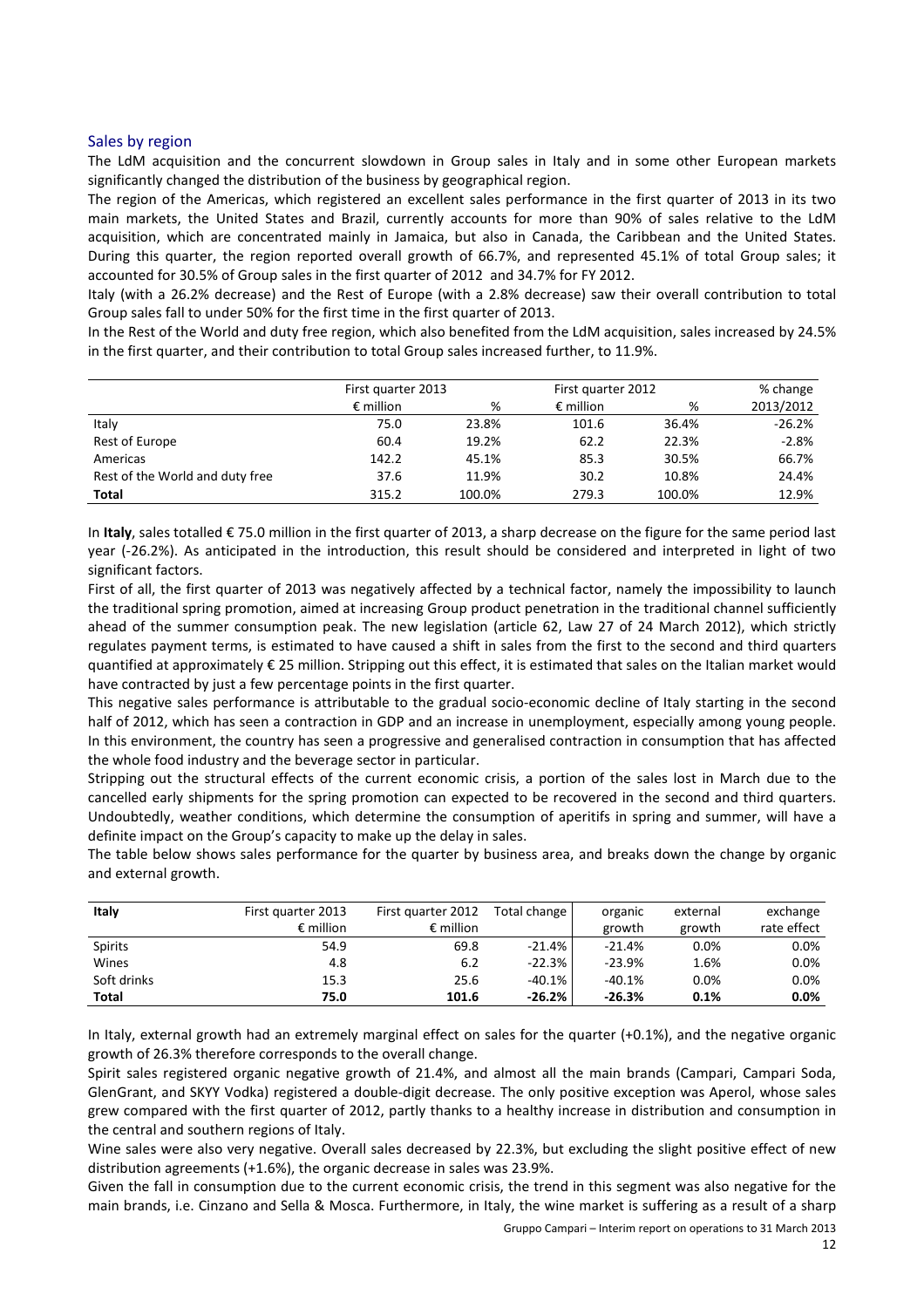contraction in consumption in the restaurant channel, which is even greater than the fall registered in restaurant bookings.

The soft drinks segment registered an even more marked decrease (-40.1%), as it was affected to an even greater extent by the absence of the spring promotion mentioned above.

In the **Rest of Europe**, sales totalled € 60.4 million in the first quarter of 2013, a decrease of 2.8% compared with the same period in 2012. As regards organic growth, however, sales decreased by 8.8%, since the positive performance achieved in the Russian market was offset by the extremely negative results registered in western Europe, particularly in Germany, France and Spain. The overall results for this region were positively affected by external growth of 6.5% and negatively affected by a marginal exchange rate effect of 0.5%.

| <b>Rest of Europe</b> | First quarter 2013 | First quarter 2012 | Total    | organic  | external | exchange    |
|-----------------------|--------------------|--------------------|----------|----------|----------|-------------|
|                       | $\epsilon$ million | $\epsilon$ million | change   | growth   | growth   | rate effect |
| Spirits               | 36.6               | 41.3               | $-11.6%$ | $-20.5%$ | 9.2%     | $-0.3%$     |
| Wines                 | 20.4               | 18.2               | 12.0%    | 12.5%    | 0.4%     | $-0.9%$     |
| Soft drinks           | 1.2                | 1.2                | 2.5%     | 3.4%     | $0.0\%$  | $-0.9%$     |
| Other sales           | 2.3                | 1.5                | 53.5%    | 45.8%    | 9.9%     | $-2.2%$     |
| Total                 | 60.4               | 62.2               | $-2.8%$  | $-8.8%$  | 6.5%     | $-0.5%$     |

With reference to the individual business areas, as shown in the table above, the decrease was entirely due to spirits*,* which registered a decrease of 11.6%. At constant exchange rates and on a same-structure basis, however, the decrease was even more marked, at 20.5%.

This result was strongly influenced by the negative performance of Aperol and Campari in Germany, which had a greater overall impact in the region than some individual good performances, such as that of SKYY Vodka and Ouzo 12 in Germany, Aperol in Belgium and Campari in Austria.

On the German market, particularly in relation to sales of Aperol and Campari, note too that the particularly cold weather in the first quarter of 2013, unprecedented in the last ten years, had a heavy impact on the on-premise consumption of aperitifs.

Spirit sales in the region benefitted, however, from external growth of 9.2%, due to both the distribution of Tullamore DEW in Germany and LdM brand sales, currently concentrated almost exclusively in the UK, in subsidiary J.Wray&Nephew Ltd.

Wine sales in the Rest of Europe increased by 12.0% compared with the first quarter of 2012 (+12.5% on a same structure basis and at constant exchange rates) due to positive business growth in the important Russian market and strong double-digit growth of Cinzano (both vermouth and sparkling wines) and Mondoro. As regards Mondoro sparkling wine, sales at the beginning of 2013 compare favourably to those of the first quarter of 2012, when the Group's shipments to Russia were limited because of the product surplus placed on the market by the previous distributor.

In contrast, sales of Cinzano sparkling wine in Germany and of Odessa in Ukraine fell.

The soft drinks segment, which is marginal in this region, increased sales (+3.4% at constant exchange rates) thanks to positive growth for the Lemonsoda range in Switzerland. The "other sales" segment, also marginal but with growth of 53.5%, reported a sharp increase in sales of malt distillate to third parties in Scotland.

In the **Americas**, total sales for the first quarter were € 142.2 million and increased by 66.7% compared with the same period in 2012. This growth comprised positive organic growth (10.8%), external growth (60.2%) and a negative exchange rate effect (-4.4%).

As anticipated above, the strong external growth component in the region was almost entirely due to sales derived from the LdM acquisition, mainly in Jamaica and the Caribbean, but also in Canada and other countries in the Americas.

As regards business areas, as shown in the table below, external growth (i.e. the LdM acquisition) had a noticeable impact on spirits (almost all of the 23.7% recorded in the whole area), a very strong relative impact (149.9%) on wines (albeit more modest in absolute terms) and an extremely strong impact on the "other sales" segment, which after the LdM acquisition, now includes sales from the merchandise and agri-pharma divisions, as well as sales of sugar and bulk rum.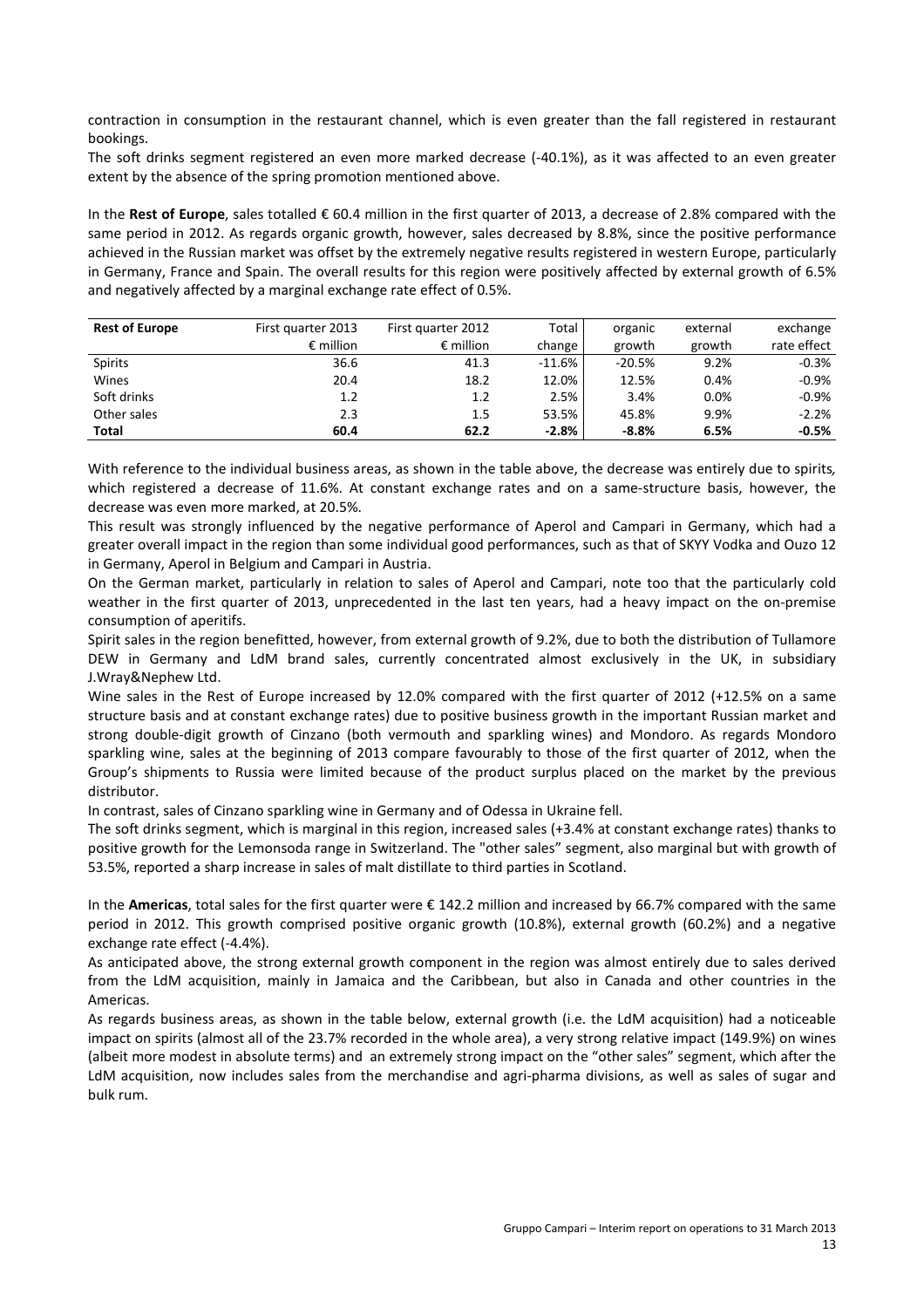| <b>Americas</b> | First quarter 2013 | First quarter 2012 | Total  | organic | external | exchange    |
|-----------------|--------------------|--------------------|--------|---------|----------|-------------|
|                 | $\epsilon$ million | $\epsilon$ million | change | growth  | growth   | rate effect |
| <b>Spirits</b>  | 102.9              | 80.1               | 28.5%  | 8.9%    | 23.7%    | $-4.1%$     |
| Wines           | 10.5               | 4.2                | 149.1% | 13.1%   | 146.9%   | $-10.9\%$   |
| Soft drinks     | 0.1                | 0.0                | n.s.   | n.s.    | n.s      | n.s         |
| Other sales     | 28.6               | 1.0                | n.s.   | 164.5%  | 27x      | $-4.7%$     |
| Total           | 142.2              | 85.3               | 66.7%  | 10.8%   | 60.2%    | -4.4%       |

For a more complete analysis of the sales performance in this region, the two tables below break down the values relating to the two main markets (excluding Jamaica), that is the US and Brazil, as well as "other countries" in the Americas.

|                       | First quarter 2013 |        |                | First quarter 2012 |                 | % change      |
|-----------------------|--------------------|--------|----------------|--------------------|-----------------|---------------|
|                       | $\epsilon$ million | %      |                | $\epsilon$ million | %               | 2013/2012     |
| <b>US</b>             | 61.8               | 43.5%  |                | 57.6               | 67.5%           | 7.3%          |
| <b>Brazil</b>         | 12.6               | 8.9%   |                | 11.7               | 13.8%           | 7.6%          |
| Other countries       | 67.7               | 47.6%  |                | 16.0               | 18.7%           | 324.5%        |
| <b>Total Americas</b> | 142.1              | 100.0% |                | 85.3               | 100.0%          | 66.7%         |
|                       |                    |        |                |                    |                 |               |
|                       |                    |        |                |                    |                 | exchange rate |
| Breakdown of % change | Total              |        | organic growth |                    | external growth | effect        |
| US.                   | 7.3%               |        | 7.6%           |                    | 0.4%            | $-0.7%$       |
| <b>Brazil</b>         | 7.6%               |        | 22.4%          |                    | 0.0%            | $-14.8%$      |
| Other countries       | 324.5%             |        | 14.0%          |                    | 320.4%          | $-9.9%$       |
| <b>Total Americas</b> | 66.7%              |        | 10.8%          |                    | 60.2%           | $-4.4%$       |

The **United States**, which represent 43.5% of sales in the Americas and about 20% of total Group sales, reported solid organic growth of 7.6% for the first quarter of 2013, thanks to the positive performance of two main brands, SKYY Vodka (particularly the steady performance of the infusions range), and the Wild Turkey franchise, whose brand core registered double-digit growth.

Among the Group's other brands, the quarter was positive for the tequilas CaboWabo and in particular Espolón, while Carolans, Frangelico and X Rated registered a decrease in sales.

External growth in the quarter was marginal (+0.4%), since the effects of the LdM acquisition on the US market were influenced by the purchase by subsidiary company Campari America, LLC of the distribution rights to the Appleton rum portfolio on 1 March 2013. The slight depreciation of the US dollar also had a negative exchange rate effect of 0.7%.

The sales performance was also extremely positive in **Brazil**, where organic growth came out at 22.4% in the first quarter of 2013. Partly owing to an extremely favourable comparison base with a particularly weak first quarter of 2012, all the main brands performed remarkably well on the Brazilian market, with double-digit growth for both international (Campari, SKYY Vodka and Sagatiba) and local (Dreher, OldEight and Drury's) brands.

However, the depreciation of the Brazilian real and the subsequent negative exchange rate effect had a very negative impact, of 14.8%; stripping out the exchange rate effect, overall sales growth in Brazil was limited to 7.6%.

Excluding the effects of the LdM acquisition, which have already been covered extensively, sales in **other countries on the American continent** maintained a positive trend, with organic growth of 14.0%.

Excluding Jamaica, the three main markets in the region - Argentina, Canada and Mexico - continue to put in positive performances. During the quarter, the Group saw especially good results in the Argentinean market, partly thanks to Campari's excellent growth; in Canada, Campari showed more modest growth, but Carolans registered positive results.

In the **Rest of the World and duty free** region, sales totalled € 37.6 million in the first quarter of 2013, an increase of 24.5% compared with the same period of 2012. This mainly consisted of external growth (+32.9%), i.e. sales of Appleton, Coruba and other LdM brands in New Zealand and in the duty free channel.

The region reported negative organic growth of 6.9%, as a result of a weak first quarter for sales on the Australian and Japanese markets. Among other markets, however, the Group reported growth in China, Nigeria, and in the duty free channel. The overall exchange rate effect was negative (-1.5%) due to the depreciation of the Australian dollar and the yen.

The table below shows the sales performance by business area in the Rest of the World and duty free region as a whole.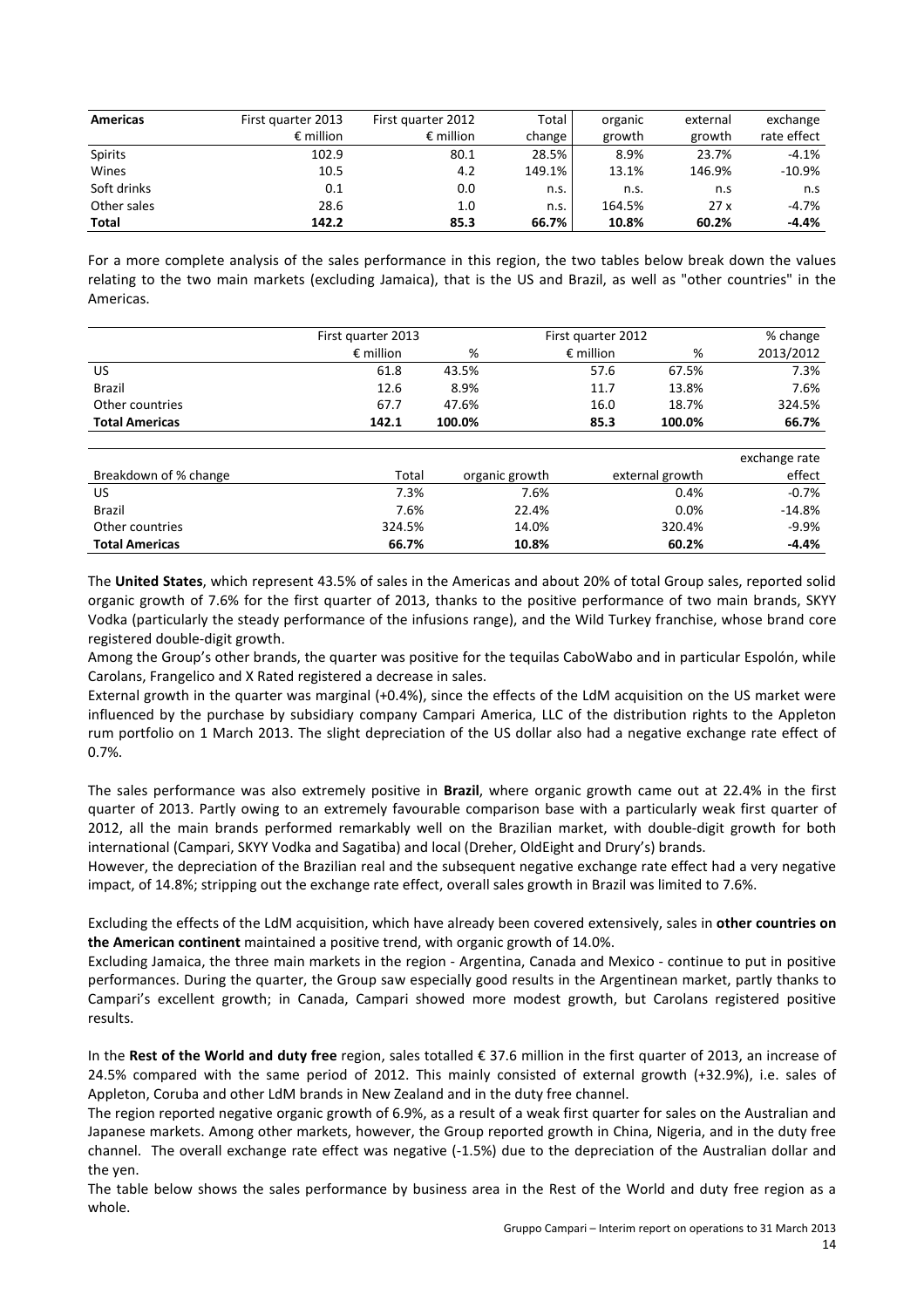| <b>Rest of the world</b> | First quarter 2013 | First quarter 2012 | Total    | organic  | external | exchange    |
|--------------------------|--------------------|--------------------|----------|----------|----------|-------------|
| and duty free            | $\epsilon$ million | $\epsilon$ million | change   | growth   | growth   | rate effect |
| <b>Spirits</b>           | 29.7               | 26.2               | 13.4%    | $-7.4%$  | 22.4%    | $-1.6%$     |
| Wines                    | 5.6                | 3.8                | 46.0%    | $-5.5%$  | 52.8%    | $-1.3%$     |
| Soft drinks              | 0.1                | 0.1                | $-13.0%$ | $-13.8%$ | 0.7%     | 0.1%        |
| Other sales              | 2.3                | 0.2                | 1300.4%  | 46.8%    | 13x      | $-3.3%$     |
| Total                    | 37.6               | 30.2               | 24.5%    | $-6.9%$  | 32.9%    | $-1.5%$     |

Sales of **spirits**, which represent 79.0% of total sales in this region, registered negative organic growth of 6.9%, mainly due to the significant delay in sales of the entire Wild Turkey franchise in Australia. In this market, the beginning of 2013 was marked by the launch on the market of many new products by Wild Turkey's competitors, and by aggressive promotional campaigns by consolidated players*.* In addition, note that the first quarter is not particularly significant for sales in Australia, and that sales for the first quarter of 2012 were particularly high as they received greater support from promotional campaigns.

Among the Group's other spirit brands in the region, Campari registered good results in Nigeria, and SKYY Vodka did well in China.

Sales of **wines,** which represent about 15% of sales in the region, decreased by 5.5% in the first quarter of 2013, since the decrease in Riccadonna sales was greater than the increase in Cinzano sparkling wine and vermouth sales.

#### Consolidated sales by business area and by key brand

The two tables below show changes in sales by business area and a breakdown of the overall change in each business area by organic growth, external growth and the effect of exchange rate movements.

As seen above for the geographical regions, the LdM acquisition significantly changed the distribution of sales at business area level. Specifically, the contribution of the "other sales" segment to total sales increased from 2.6% in the first quarter of 2012 to 10.5% in the first quarter of 2013, following the consolidation of the merchandise and products divisions for agriculture and pharmaceuticals, and of sales to third parties of sugar and bulk rum.

|                       | First quarter 2013 |        | First quarter 2012 |                 | % change      |
|-----------------------|--------------------|--------|--------------------|-----------------|---------------|
|                       | $\epsilon$ million | %      | $\epsilon$ million | %               | 2013/2012     |
| Spirits               | 224.1              | 71.1%  | 217.4              | 77.8%           | 3.1%          |
| Wines                 | 41.3               | 13.1%  | 32.4               | 11.6%           | 27.4%         |
| Soft drinks           | 16.7               | 5.3%   | 26.9               | 9.6%            | $-38.0%$      |
| Other sales           | 33.2               | 10.5%  | 2.6                | 1.0%            | 12.8x         |
| Total                 | 315.2              | 100.0% | 279.3              | 100.0%          | 12.9%         |
|                       |                    |        |                    |                 |               |
| Breakdown of % change | Total              |        | organic growth     | external growth | exchange rate |
|                       |                    |        |                    |                 | effect        |
| <b>Spirits</b>        | 3.1%               |        | $-8.4%$            | 13.2%           | $-1.7%$       |
| Wines                 | 27.4%              |        | 3.5%               | 25.9%           | $-2.0%$       |
| Soft drinks           | $-38.0%$           |        | $-38.2%$           | 0.2%            | 0.0%          |
| Other sales           | 12.8x              |        | 90.2%              | 10.8x           | $-3.2%$       |
| Total                 | 12.9%              |        | $-9.0%$            | 23.4%           | $-1.6%$       |

#### Spirits

Sales of spirits*,* which totalled € 224.1 million, registered an overall increase of 3.1%. The LdM acquisition, mainly with Appleton, W&N Overproof and Coruba rums, further strengthened the Group's core business: Spirit sales in the first quarter registered external growth of € 28.6 million, representing an increase of 13.2% of sales compared with the first quarter of 2012. Stripping out this external component and the negative exchange rate effect (1.7%), spirits registered negative organic growth of 8.4%.

In addition to the information provided above on the sales performance of the main brands in individual regions, a summary of the overall results of the Group's main brands is provided below.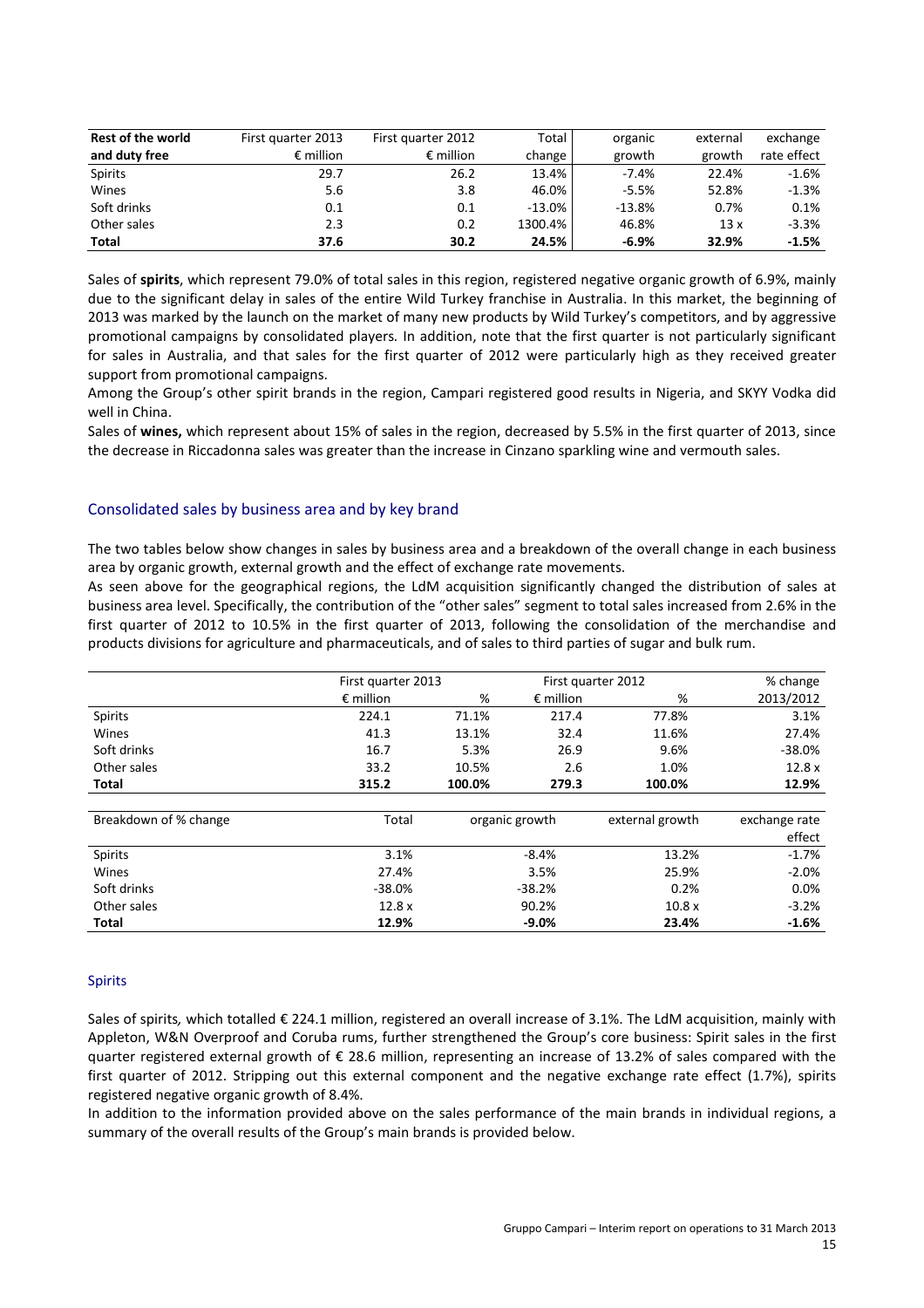| Group's main spirit brands                       | change at               | change at             |
|--------------------------------------------------|-------------------------|-----------------------|
| Q1 sales in 2013 vs Q1 sales in 2012             | constant exchange rates | actual exchange rates |
| Campari                                          | $-12.4%$                | -15.0%                |
| SKYY Vodka (including the infusions range)       | 1.9%                    | 0.7%                  |
| Aperol                                           | $-15.3%$                | $-15.5%$              |
| Campari Soda                                     | $-28.3%$                | $-28.3%$              |
| Franchise Wild Turkey                            | $-0.3%$                 | $-1.7%$               |
| Wild Turkey core brand                           | 1.2%                    | 0.1%                  |
| Wild Turkey ready to drink                       | $-13.6%$                | $-15.5%$              |
| American Honey                                   | $-2.1%$                 | $-3.0%$               |
| Brazilian brands (Old Eight, Drury's and Dreher) | 15.9%                   | 2.0%                  |
| Former C&C brands                                | $-15.4%$                | $-16.1%$              |
| Carolans                                         | $-13.5%$                | $-14.0%$              |
| Frangelico                                       | $-17.2%$                | $-18.1%$              |
| GlenGrant                                        | $-11.8%$                | $-12.1%$              |
| OldSmuggler                                      | 1.2%                    | $-8.1%$               |
| Ouzo 12                                          | $-1.4%$                 | $-1.5%$               |
| Cynar                                            | 0.8%                    | $-2.7%$               |
| Teguila (Cabo Wabo and Espolón)                  | 35.3%                   | 34.6%                 |

In the first quarter of 2013, third-party spirits distributed by the Group (which represent approximately 10% of sales in this segment) registered overall growth of 1.4%, but on a same-structure basis and at constant exchange rates, they decreased by 9.7%.

#### **Wines**

Sales of wines in the first quarter of 2013 totalled  $\epsilon$  41.3 million, an increase of 27.4% compared with the same period of last year. The impact of the LdM acquisition was also significant in this segment, and determined an external growth effect of € 8.4 million, or 25.9%. On a same-structure basis and at constant exchange rates, the segment did however achieve a positive result, with organic growth of 3.5%.

The following is a summary of the consolidated sales performance of the key brands.

| Group's wine brands                                    | change at               | change at             |
|--------------------------------------------------------|-------------------------|-----------------------|
| Q1 sales in 2013 vs Q1 sales in 2012                   | constant exchange rates | actual exchange rates |
| Cinzano sparkling wines                                | $-10.5%$                | -10.9%                |
| Cinzano vermouth                                       | 7.8%                    | 2.5%                  |
| Other sparkling wines (Riccadonna, Mondoro and Odessa) | 49.9%                   | 47.1%                 |
| Sella & Mosca                                          | $-8.4%$                 | $-8.4\%$              |

In wines, the agency brands account for a lower proportion of total sales than in spirits (approximately 6%); as a result, the overall double-digit growth represents a fairly limited increase in value.

The growth strategy for still wines that also includes expanding the portfolio to the distribution of new third-party brands led to the signing of new agreements in 2013. Among these was the agreement to distribute Volpe Pasini wines.

#### Soft drinks

In the first quarter of 2013, sales of soft drinks totalled € 16.7 million, a decrease of 38.0% compared with the first quarter of 2012 (-38.2% stripping out a marginally positive exchange rate effect).

The result of this segment was wholly due to the negative events that impacted sales in the first quarter on the Italian market. The following is a summary of the key brand trends at consolidated level.

| Soft drink brands of the Group        | Change at               | Change at             |
|---------------------------------------|-------------------------|-----------------------|
| Q1 sales in 2013 vs. Q1 sales in 2012 | constant exchange rates | actual exchange rates |
| Crodino                               | $-45.0%$                | -45.0%                |
| Lemonsoda drinks range                | $-26.7%$                | -26.7%                |
| Crodo mineral waters and other drinks | $-2.5%$                 | $-2.5%$               |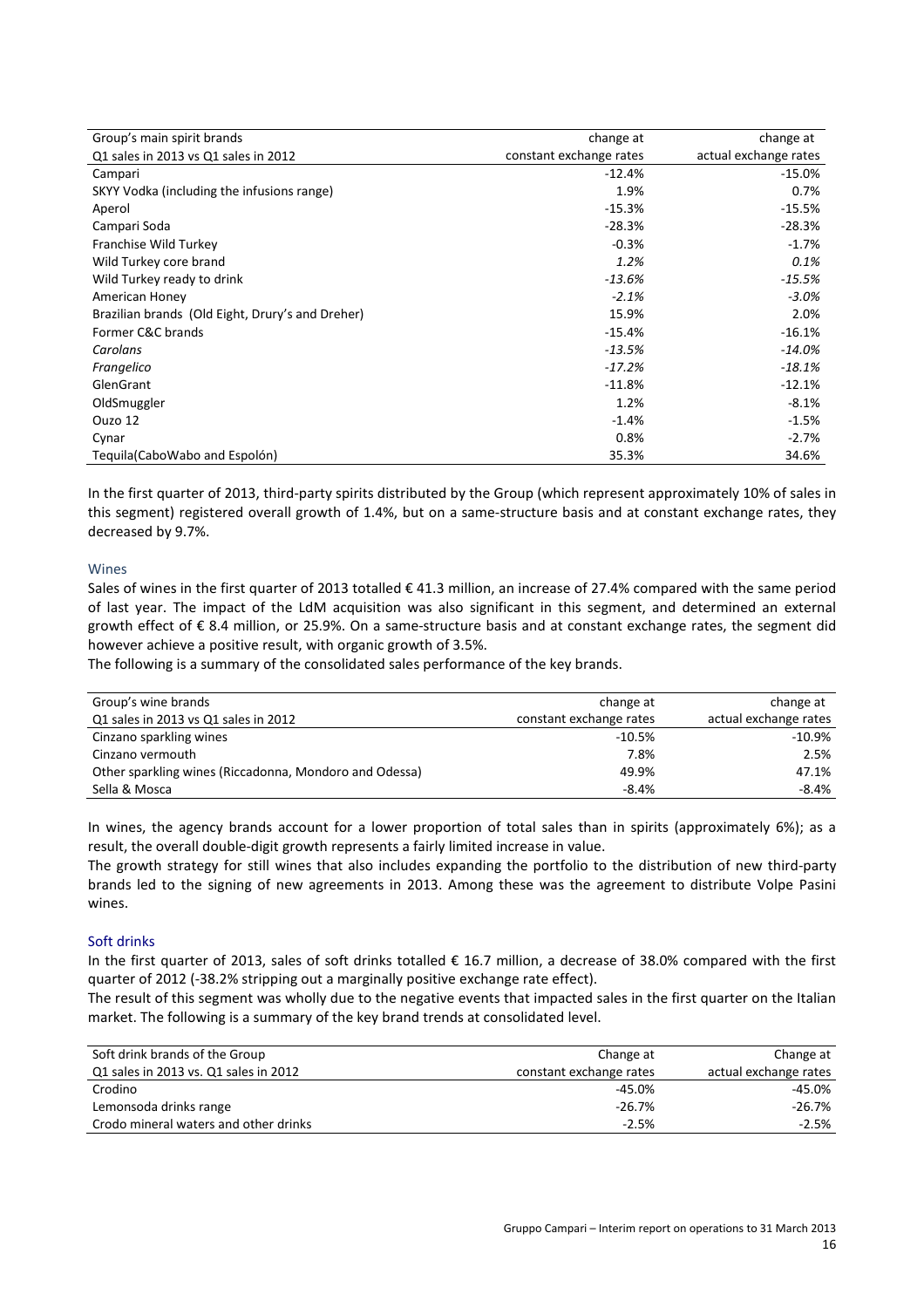#### Other sales

Other sales totalled € 33.2 million and, as mentioned at the start of this section, now account for a greater proportion of the Group's business following the LdM acquisition (these sales totalled only  $\epsilon$  2.6 million in the first quarter of 2012).

Items in this segment now include:

- sales of finished products that do not fall into the product categories that represent the Group's core business (spirits, wines and soft drinks), totalling € 27.5 million;

- sales to third parties of raw materials and semi-finished goods, mainly new-production and aged liquid, totalling € 5.3 million;

- revenue from bottling activities carried out on behalf of third parties, totalling € 0.4 million.

#### **Income statement**

The Group's operating performance in the first quarter of 2013 shows a decline in profitability both in absolute terms and as a percentage of sales: the operating result decreased by 17.6% compared with the first quarter of 2012 and the EBIT margin (EBIT as a percentage of sales) fell from 22.4% in the first quarter of 2012 to 16.3%.

These results - which are clearly not satisfactory, albeit not wholly unexpected - reflect, firstly, a number of one-off factors that adversely affected the performance of the Italian market (article 62 of Law 27 of 24 March 2012), and secondly, mixed performances in key markets, as shown in the section on sales performance.

|                                                |                    | 31 March 2013 |                    | 31 March 2012 | Change  |
|------------------------------------------------|--------------------|---------------|--------------------|---------------|---------|
|                                                | $\epsilon$ million | %             | $\epsilon$ million | %             | %       |
|                                                |                    |               |                    |               |         |
| Net sales                                      | 315.2              | 100.0         | 279.3              | 100.0         | 12.9    |
| Cost of goods sold after distribution costs    | (154.8)            | $-49.1$       | (117.6)            | $-42.1$       | 31.6    |
| Gross profit after distribution costs          | 160.4              | 50.9          | 161.7              | 57.9          | $-0.8$  |
| Advertising and promotional costs              | (45.3)             | $-14.4$       | (44.8)             | $-16.0$       | 1.2     |
| Contribution margin                            | 115.1              | 36.5          | 117.0              | 41.9          | $-1.6$  |
| Overheads                                      | (67.5)             | $-21.4$       | (53.2)             | $-19.1$       | 26.9    |
| Result from recurring activities               | 47.6               | 15.1          | 63.8               | 22.8          | $-25.3$ |
| Non-recurring income (charges)                 | 3.9                | 1.2           | (1.3)              | $-0.5$        |         |
| <b>Operating result</b>                        | 51.5               | 16.3          | 62.4               | 22.4          | $-17.6$ |
| Net financial income and charges               | (12.0)             | $-3.8$        | (9.5)              | $-3.4$        | 26.2    |
| Non-recurring financial income (charges)       |                    |               | (0.1)              |               |         |
| Profit before tax and minority interests       | 39.5               | 12.5          | 52.8               | 18.9          | $-25.3$ |
| Minority interests                             | (0.1)              |               | (0.1)              |               |         |
| Group profit before tax                        | 39.4               | 12.5          | 52.8               | 18.9          | $-25.4$ |
| Total depreciation and amortisation            | (9.5)              | $-3.0$        | (7.7)              | $-2.7$        | 23.8    |
| EBITDA before non-recurring income and charges | 57.1               | 18.1          | 71.4               | 25.6          | $-20.0$ |
| <b>EBITDA</b>                                  | 61.0               | 19.3          | 70.1               | 25.1          | $-13.0$ |

**Net sales** for the quarter totalled € 315.2 million, an increase of 12.9%, thanks to strong external growth of 23.4%; stripping out this positive component and the negative exchange rate effect of 1.6%, sales decreased by 9.0%. For more details on these effects and on sales by region and business area, please refer to the section above.

The severe dilution of the Group's profitability in the first quarter of the year is due almost entirely to the trend in the **cost of goods sold**; in the two periods under comparison, this income statement item increased sharply (by 700 bps) as a percentage of sales, from 42.1% in 2012 to 49.1% in 2013.

Specifically, the bulk of the increase in the percentage of the cost of goods sold is attributable to the LdM acquisition, which alone led to a 450-basis-point dilution. In addition, the dilutive effect of the consolidation of LdM on gross profit appears to be higher in the first quarter than that expected for the whole year, due to the seasonal nature of the business acquired. Specifically, LdM's sales in the first quarter reflect a higher percentage of components that offer lower margins (such as sugar, bulk rum, merchandise and agri-pharma), compared with higher-margin items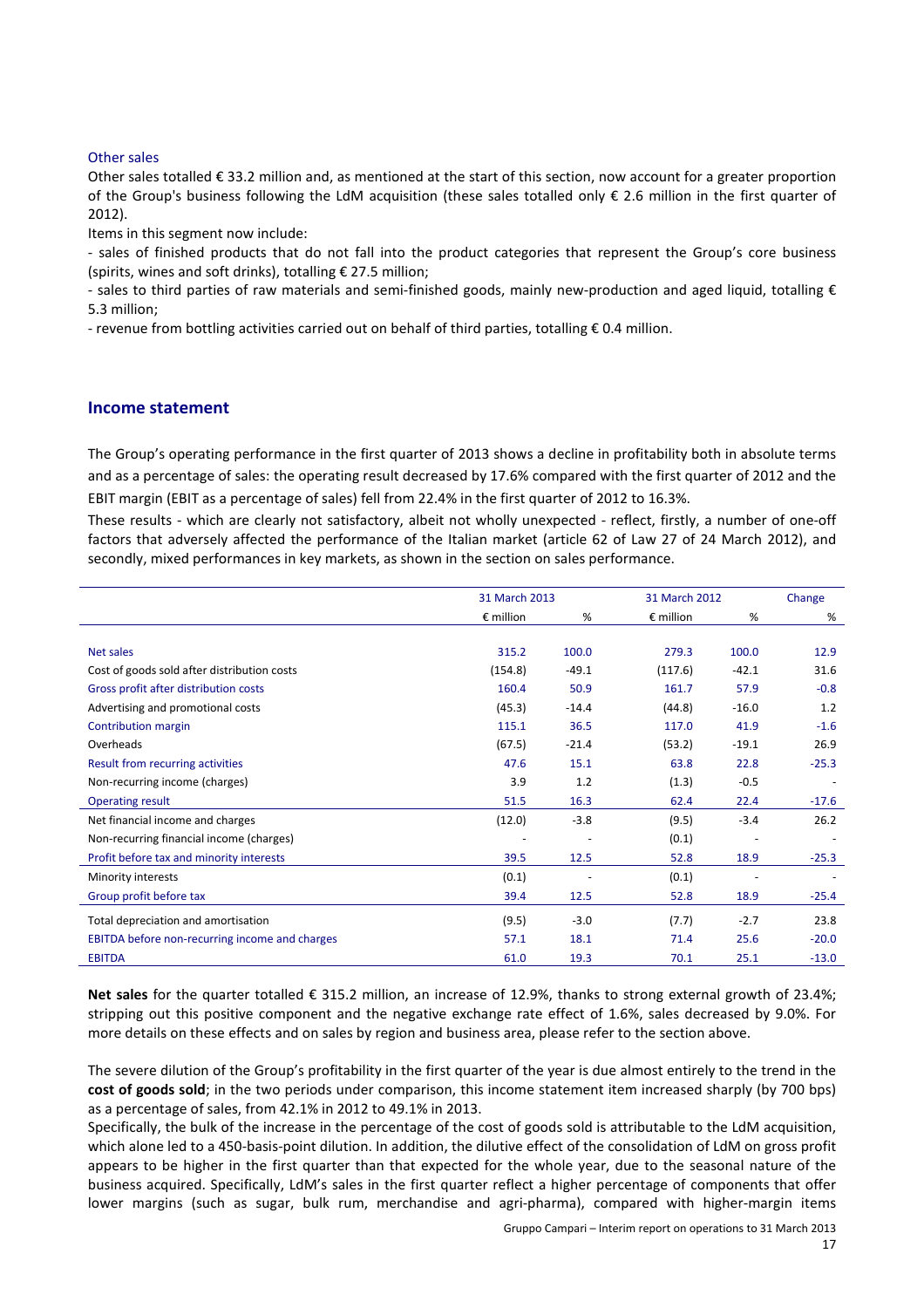associated with spirits & wines. With regard to the latter, note also that sales of products with high profit margins in international markets slowed somewhat in the first quarter of the year; this coincided with the period of transition of the LdM portfolio from the distributors at the time of its acquisition to the Group's sales organisations in the different markets (primarily, the US) or to the distributors that manage the Group's portfolio in markets where the Group does not control distribution.

However, the cost of goods sold also increased significantly, by 250 basis points, as a percentage of the organic component; this is due to the combined effect of an unfavourable sales mix (accounting for 150 basis points), the lower absorption of industrial and logistics fixed costs owing to lower sales volumes (70 basis points), and the increase in variable distribution costs, also associated with the unfavourable country mix, which saw strong growth in the Russian market (20 basis points).

The slight increase in the unit costs of the main production factors (raw materials and labour) in the first quarter of 2013 was almost completely absorbed by the increase in net sales prices, which limited the negative impact, in terms of the percentage of cost of goods sold, to only 10 basis points.

With regard to the trends that affected the profitability of organic sales, as indicated above, it is worth noting that the impact of the turbulence in the Italian market – a market that offers high profit margins – on the Group's income statement was exacerbated by the modest trading volumes typical of the first quarter. Specifically, the regulatory restrictions imposed by article 62 of Law 27 of 24 March 2013, which prevented the Group from undertaking its traditional spring promotions, shifted first-quarter sales in Italy to the next quarter, which alone accounted for the entire decline in Group sales recorded in the quarter. The unfavourable country mix was also exacerbated by the weak performance recorded in the German market (especially Aperol), although this was partly offset by the good results achieved in less profitable markets, such as Russia and South America.

**Gross profit** was € 160.4 million, a decrease of 0.8% compared with the first quarter of 2012. As a direct result of the negative and distorting effects reflected in the cost of goods sold, as discussed above, profitability decreased by 700 basis points, from 57.9% in the first quarter of 2012 to 50.9% in 2013.

The first quarter of the year is the period where consumption of the Group's products is at its lowest, which means that advertising and promotional costs as a percentage of sales are normally lower than the annual average; in the first quarter of last year, these costs were 16.0% of sales, compared with an annual average for 2012 of 17.7%.

As a percentage of sales in the first quarter of 2013, these costs seem to be much lower, at 14.4%, but if the external growth effect relating to the consolidation of LdM is excluded, on a same-structure basis, the percentage is only slightly lower than last year, at 15.7%.

As expected, advertising and promotional investment in the LdM acquisition was very low, amounting to 9.1% in the period.

The **contribution margin** for the quarter was € 115.1 million, a fall of 1.6% compared with last year, as a result of the combined effect of external growth of 13.3%, a negative exchange rate effect of 1.1% and a 13.8% decline in organic sales.

**Overheads**, which include the cost of the sales organisations and general and administrative costs, increased by 26.9% in total during the quarter.

This increase was largely due to external growth following the LdM acquisition, of 22.5%, partly offset by a negative exchange rate effect of 2.1%; stripping out these components, organic growth in overheads for the quarter, amounting to 6.5%, includes the further strengthening of the Group's sales organisations in Russia and the US.

The **result from recurring activities** was € 47.6 million, a decrease of 25.3% compared with the same period of last year.

Stripping out the positive effects of external growth (5.6%) and negative exchange rate effects (0.3%), the result from recurring activities decreased by 30.7%.

**Non-recurring income and charges** showed a net positive balance of € 3.9 million, compared with a net negative balance of € 1.3 million in 2012. The net positive balance recorded in the first quarter of 2013 is largely due to the sale of the Punch Barbieri brand by the Parent Company, which generated a capital gain of € 4.5 million, and to other nonrecurring charges of  $\epsilon$  0.6 million.

The **operating result** was € 51.5 million in the first quarter of 2013, representing a total decrease of 17.6% compared with the first quarter of last year. Stripping out the effects of external growth (+5.9%) and exchange rates (-0.2%), the result was an organic decline of 23.3%.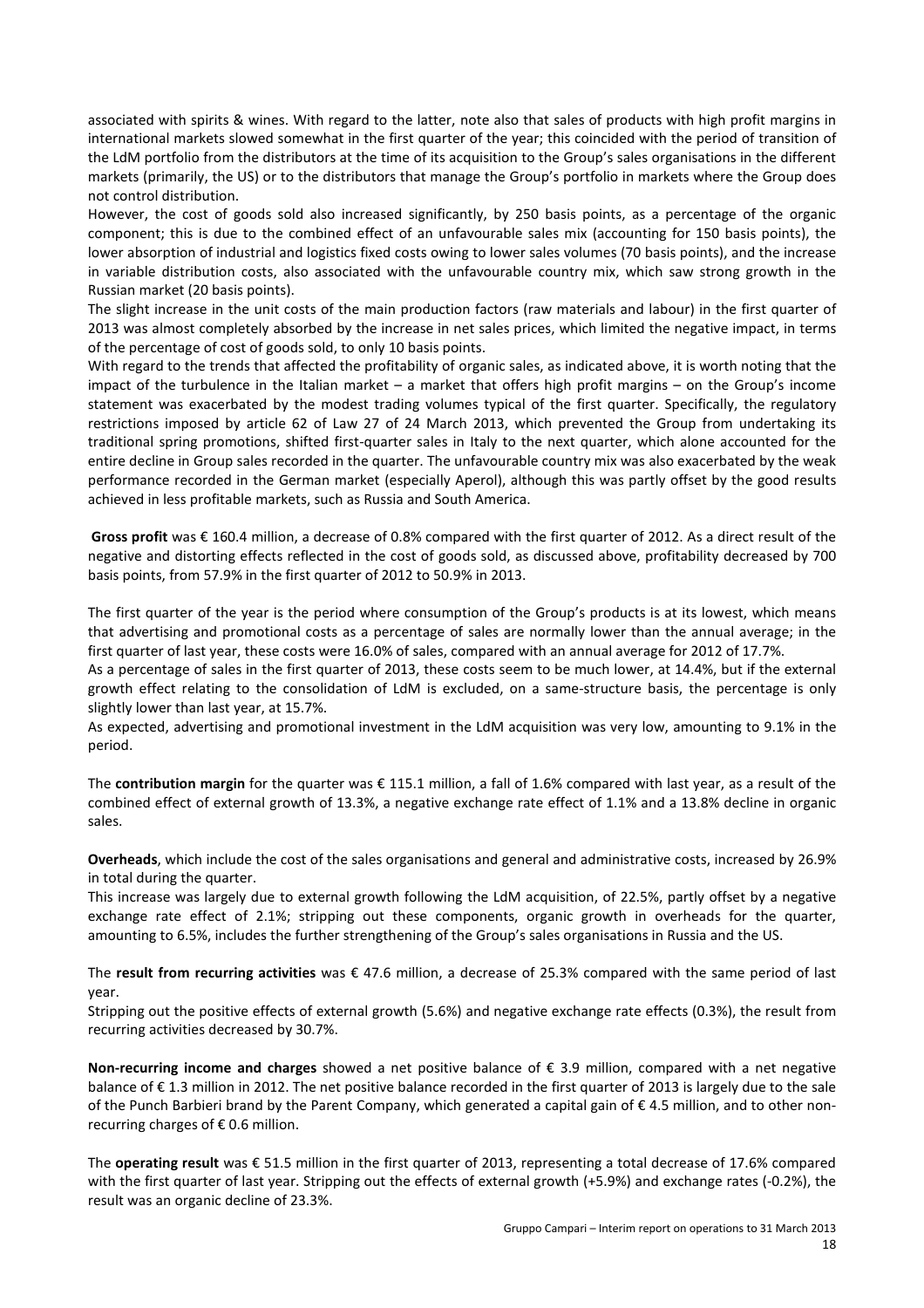ROS (return on sales, i.e. operating result as a percentage of net sales) was 16.3%, compared with 22.4% last year.

**Depreciation and amortisation** charges for the period were € 9.5 million, € 1.8 million higher than in the first quarter of 2012. The external growth effect, comprising the LdM acquisition, was € 1.5 million.

**EBITDA before non-recurring income and charges** decreased by 20.0% (-26.6% on a same-structure basis and at constant exchange rates) to € 57.1 million, while **EBITDA** decreased by 13.0% (-20.0% on a same-structure basis and at constant exchange rates) to € 61.0 million.

**Net financial charges** for 2013 stood at € 12.0 million, a rise of € 2.4 million compared with the € 9.6 million recorded in the same period of 2012.

The increase in financial charges is due to the rise in average debt, as a result of the LdM acquisition, and the higher proportion of fixed-rate debt.

**Group profit before tax** decreased by 25.4% year-on-year, to € 39.4 million (-25.2% at constant exchange rates).

#### **Financial situation**

#### Breakdown of net debt

|                                                                | 31 March 2013      | 31 December 2012   | <b>Variation</b> |
|----------------------------------------------------------------|--------------------|--------------------|------------------|
|                                                                | $\epsilon$ million | $\epsilon$ million |                  |
| Cash and cash equivalents                                      | 421.9              | 442.5              | (20.6)           |
| Payables to banks                                              | (112.7)            | (121.0)            | 8.2              |
| Other financial receivables and payables                       | (14.9)             | 15.0               | (29.9)           |
| Short-term net cash position                                   | 294.2              | 336.5              | (42.2)           |
| Payables to banks                                              | (0.9)              | (1.1)              | 0.2              |
| Real estate lease payables                                     | (1.4)              | (1.4)              |                  |
| Private placement and bond issue                               | (1,210.5)          | (1,206.9)          | (3.6)            |
| Other financial receivables and payables                       | 12,5               | 13.3               | (0.8)            |
| Medium-/long-term net debt                                     | (1,200.3)          | (1, 196.1)         | (4.2)            |
| Debt relating to operating activities                          | (906.1)            | (859.7)            | (46.4)           |
| Payables for the exercise of put options and earn-out payments | (8.0)              | (10.0)             | 2.0              |
| Net debt                                                       | (914.1)            | (869.7)            | (44.4)           |

The Group's net debt at 31 March 2013 was € 914.1 million, an increase of € 44.4 million on the figure of € 869.7 million reported at 31 December 2012.

This change is partially attributable to the Parent Company's purchase of own shares totalling € 27 million and to the purchase of the distribution and marketing rights of the Appleton Rum portfolio in the US for USD 20 million. In addition, exchange rate effects in the quarter had a negative impact of  $\epsilon$  3.1 million.

In February 2013, the Group made a cash payment of USD 18.2 million to the seller in relation to the acquisition of Lascelles deMercado & Co. Limited. This amount did not have any effect on the Group's net debt, as it had already been recorded under other financial payables in the financial statements to 31 December 2012.

In relation to payables for the exercise of put options, in March the Group exercised its own options to acquire the remaining 20% stake in Campari Rus OOO, for € 2.1 million.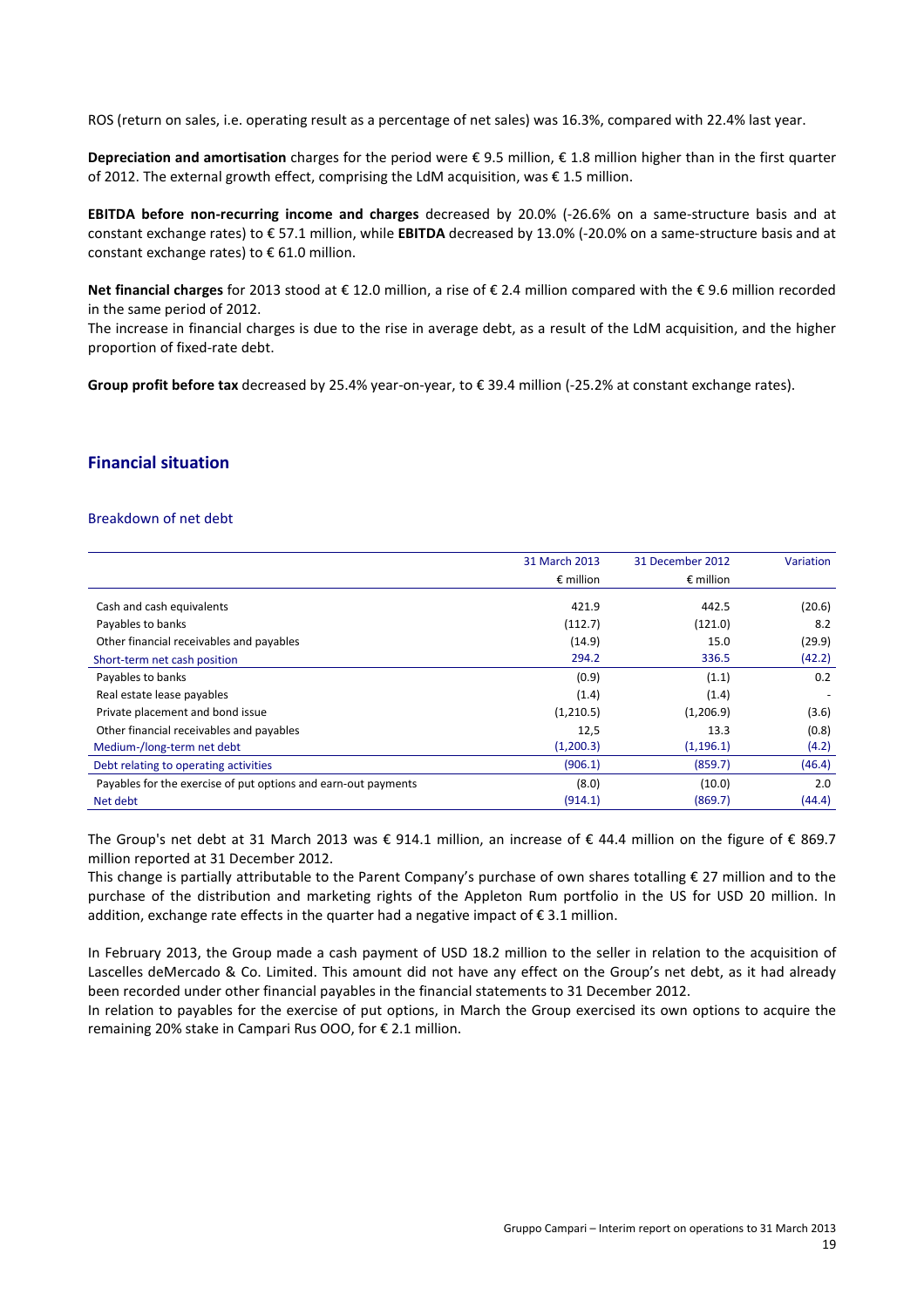#### Operating working capital

The table below shows figures corresponding to 31 March 2013 compared to those of 31 December 2012 and 31 March 2012; operating working capital is shown, for each period, as a proportion of sales over the previous 12 months.

|                                                  | 31 March 2013<br>$\epsilon$ million | 31 December 2012<br>$\epsilon$ million | Change<br>$\epsilon$ million | 31 March 2012<br>$\epsilon$ million | Change<br>$\epsilon$ million |
|--------------------------------------------------|-------------------------------------|----------------------------------------|------------------------------|-------------------------------------|------------------------------|
|                                                  |                                     |                                        |                              |                                     |                              |
| Receivables from customers                       | 285.2                               | 312.4                                  | (27.3)                       | 247.2                               | 38.0                         |
| Inventories                                      | 485.4                               | 451.4                                  | 34.0                         | 357.6                               | 127.8                        |
| Trade payables                                   | (200.9)                             | (201.4)                                | 0.4                          | (160.7)                             | (40.2)                       |
| <b>Operating working capital</b>                 | 569.6                               | 562.5                                  | 7.1                          | 444.1                               | 125.5                        |
| Sales in the previous 12 months                  | 1,376.7                             | 1.340.8                                | 35.9                         | 1,285.1                             | 91.6                         |
| Working capital as % of sales in the previous 12 |                                     |                                        |                              |                                     |                              |
| months                                           | 41.4                                | 42.0                                   |                              | 34.6                                |                              |

Operating working capital at 31 March 2013 was € 569.6 million, an increase of € 7.1 million compared with the figure at 31 December 2012.

Stripping out the exchange rate effect relating to the appreciation of the US dollar and Brazilian real, which increased working capital by € 5.4 million, working capital increased by € 1.7 million in the quarter.

Seasonal effects between the two dates under comparison resulted in a sharp decrease in the first quarter in trade receivables, which are historically higher in absolute terms at 31 December compared with other periods of the year. This increase is offset by an increase in inventories of finished products in view of the seasonal peak in the second quarter.

Working capital increased by € 125.5 million compared with 31 March 2012. This increase was mainly determined to the effects of the first-time consolidation of LdM, purchased in December 2012, which had an impact on working capital of € 96.4 million.

In addition, the exchange rate effect generated an increase of  $\epsilon$  4.2 million in working capital, and inventories, excluding external growth resulting from the acquisition, increased by € 39.5 million. Consequently, customer receivables and trade payables registered an organic decrease of € 14.6 million.

Note in this regard that sales in March, and consequently receivable levels, were influenced by the introduction of laws restricting the granting of credit to customers, in force as of October 2012 (article 62, Law 27 of 24 March 2012). This law caused a reduction in inventories held by customers, and resulted in a time lag for sales, receivables and inventories compared with the corresponding quarter in 2012.

At 31 March 2013, operating working capital amounted to 41.4% of net sales in the previous 12 months, in line with the figure of 42.0% registered at 31 December 2012. At 31 March 2012, operating working capital was 34.6% of net sales.

Note that, since the acquisition of Lascelles deMercado & Co. Limited took place in December 2012, the statement of financial position data at 31 March 2013 and 31 December 2012 include the working capital of the acquired companies, while the sales reported for the previous 12 months include sales from the brands acquired for the first quarter of 2013 only. Stripping out the sales and operating working capital of LdM from the total figures for the period to 31 March 2013 and to 31 December 2012, on a same-structure basis (compared with 31 March 2012), the percentages would have been 36.0% at 31 March 2013 and 33.7% at 31 December 2012.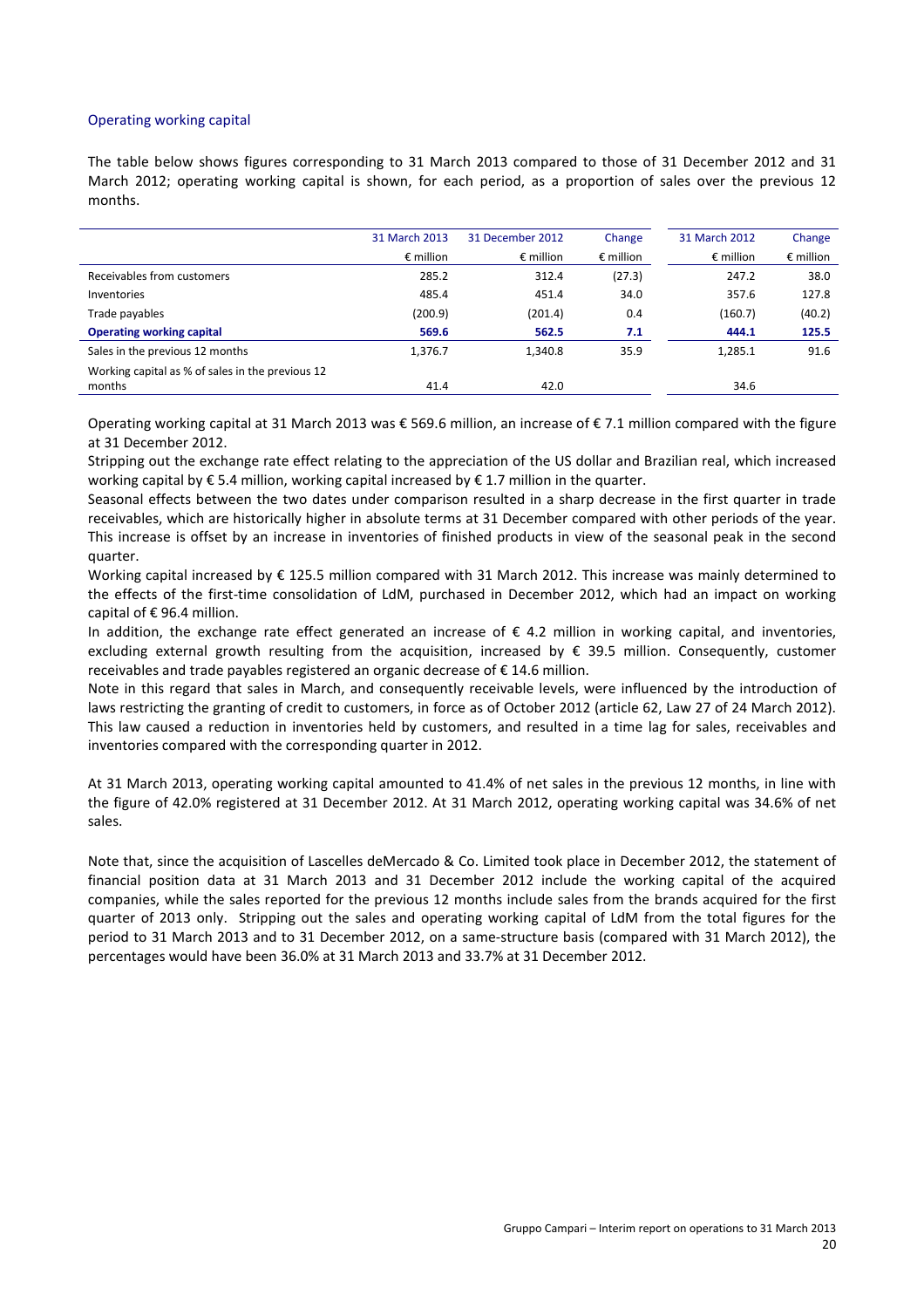#### **Events taking place after the end of the period**

#### **Launch of Bankes London Dry Gin**

In April 2013, Gruppo Campari launched Bankes, the new premium London Dry Gin created in partnership with historic British distillery Langley, on the Italian market.

The new product is a premium beverage, obtained through a traditional distillation process, and has a minimal and elegant packaging.

#### **Ordinary shareholders' meeting of the Parent Company**

On 29 April 2013, the ordinary shareholders' meeting of Davide Campari-Milano S.p.A. approved the financial statements for 2012 and agreed the payment of a dividend of € 0.07 per share outstanding, unchanged with respect to the dividend paid out for 2011.

The total dividend, calculated on the shares outstanding and excluding own shares (11,542,776 shares) was € 39,848,006.

The shareholders' meeting also:

- appointed the new Board of Directors for the three-year period 2013-2015. The new Board comprises Eugenio Barcellona, Camilla Cionini-Visani, Luca Garavoglia, Karen Guerra, Thomas Ingelfinger, Robert Kunze-Concewitz, Paolo Marchesini, Marco P. Perelli-Cippo and Stefano Saccardi;
- renewed Luca Garavoglia's mandate as Chairman for the three-year period 2013-2015;
- appointed the Board of Statutory Auditors, also for the three-year period 2013-2015, comprising Pellegrino Libroia as Chairman, and Enrico Colombo and Chiara Lazzarini as statutory auditors.

#### **Outlook**

As anticipated at the time the financial statements to 31 December 2012 were approved, the results for the first quarter of 2013, traditionally a period of modest trading activity, were not satisfactory; this was mainly due to the contingent reduction in inventories carried out by distributors in Italy following the introduction of restrictive legislative provisions relating to payment terms (article 62, Law 27 of 24 March 2012). This phenomenon led, among other things, to a significant deterioration in the sales mix and further exacerbated the negative impact of the weakness in local consumption trends. By contrast, the Group achieved very positive results in the Americas, thanks to the continuing positive trend in the US, and the improvement in Latin America and Eastern Europe (especially Russia). These results offset the ongoing weakness in Germany, accentuated by extremely adverse weather conditions, and the decline in Australia. In addition, the Group's activities to integrate and develop the business of LascellesdeMercado & Co. Ltd. are proceeding as planned, and the transition of the international business to the Group's distribution network has almost been completed. Looking to the short-term future, expectations for the current year are unchanged. Specifically, developments in consumption trends and the ongoing adverse weather conditions in Italy and other European markets represent the main challenges to the Group's ability to make up for the first-quarter decline in sales over the rest of the year.